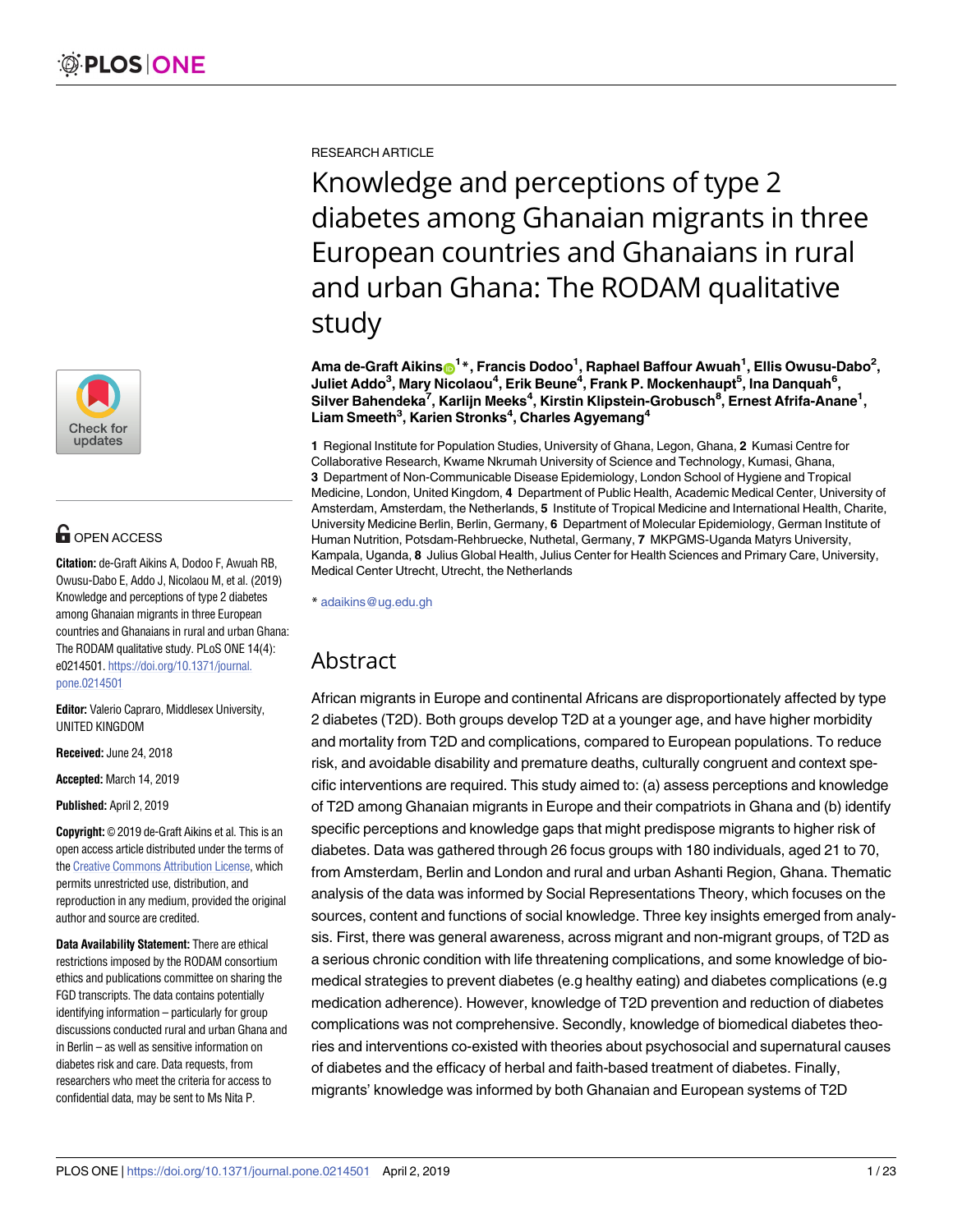<span id="page-1-0"></span>Dewkali at [p.dewkali@amc.uva.nl](mailto:p.dewkali@amc.uva.nl), Department of Public Health. University of Amsterdam Medical Centre, University of Amsterdam.

**Funding:** This work was supported by the European Commission under the Framework Programme: Grant Number 278901.

**Competing interests:** The authors have declared that no competing interests exist.

knowledge suggesting enculturation dynamics. We discuss the development of culturally congruent and context-specific T2D interventions for the research communities.

# **Introduction**

Sub-Saharan African origin populations in Europe are disproportionately affected by type 2 diabetes (hereafter T2D) compared with the host European populations. Similarly, the prevalence rates of T2D have increased in many sub-Saharan African (SSA) countries. African migrants in Europe develop T2D at a younger age, and have higher morbidity and mortality from T2D and complications, compared to European populations [\[1\]](#page-21-0). In Africa, an estimated 14.2 million people live with diabetes (3.2% of the regional population of 441million), with almost three times as many having impaired glucose tolerance [\[2\]](#page-21-0). It is estimated that twothirds of populations at risk are undiagnosed or unaware they have diabetes [\[2](#page-21-0)].

There has been a concerted effort by global and regional policymakers to address chronic non-communicable disease (NCD) prevention and control in order to reduce levels of risk within the lay population and to prevent avoidable complications and premature death within populations living with the major NCDs, including diabetes. There is a general consensus that effective NCD prevention and control strategies require empowering patients and communities to understand and address specific conditions [\[3](#page-21-0)].

In this paper, we report a qualitative study that examined knowledge and perceptions of diabetes among Ghanaian migrants in three European cities—Amsterdam, Berlin and London—and Ghanaians in rural and urban Ashanti region of Ghana. The qualitative study was a component of the RODAM (**R**esearch on **O**besity and **D**iabetes among **A**frican **M**igrants) study, a large scale multi-centre cross-sectional study with over 6000 respondents, which aimed to examine the complex interplay between environmental exposures (e.g. lifestyle, psychosocial stress), culture (e.g beliefs, habits) and genetics and to identify specific risk factors to guide effective intervention programmes in the stated study communities  $[1,4]$ . In Ghana, participants were recruited from rural and urban Ashanti region because previous studies including our pilot study in Amsterdam showed that the majority of prospective study participants in Europe originated from this region of Ghana [\[5\]](#page-21-0). Because a key aim of the broader study was to study gene-environmental interactions, it was necessary to get as similar a population as possible across the study sites.

The qualitative component was nested within the main study, with the majority of participants recruited from the main study cohort, and it focused on the environmental and cultural study questions.

The aims of the qualitative study were:

- 1. To assess perceptions and knowledge of T2D among Ghanaian migrants in Europe, and their compatriots in Ghana (including gaps in perceptions and knowledge that might raise the risk of T2D); and
- 2. To examine how insights on perceptions and knowledge could be used to develop appropriate T2D interventions for these communities.

This paper reports analysis of data gathered through focus groups with 180 lay healthy individuals across the five study sites, on their knowledge and perceptions of T2D.

## **Background and conceptual framework**

A number of studies have been conducted on knowledge and perceptions of T2D in selected African countries [\[6–12\]](#page-21-0). Studies have focused on perspectives from people living with T2D,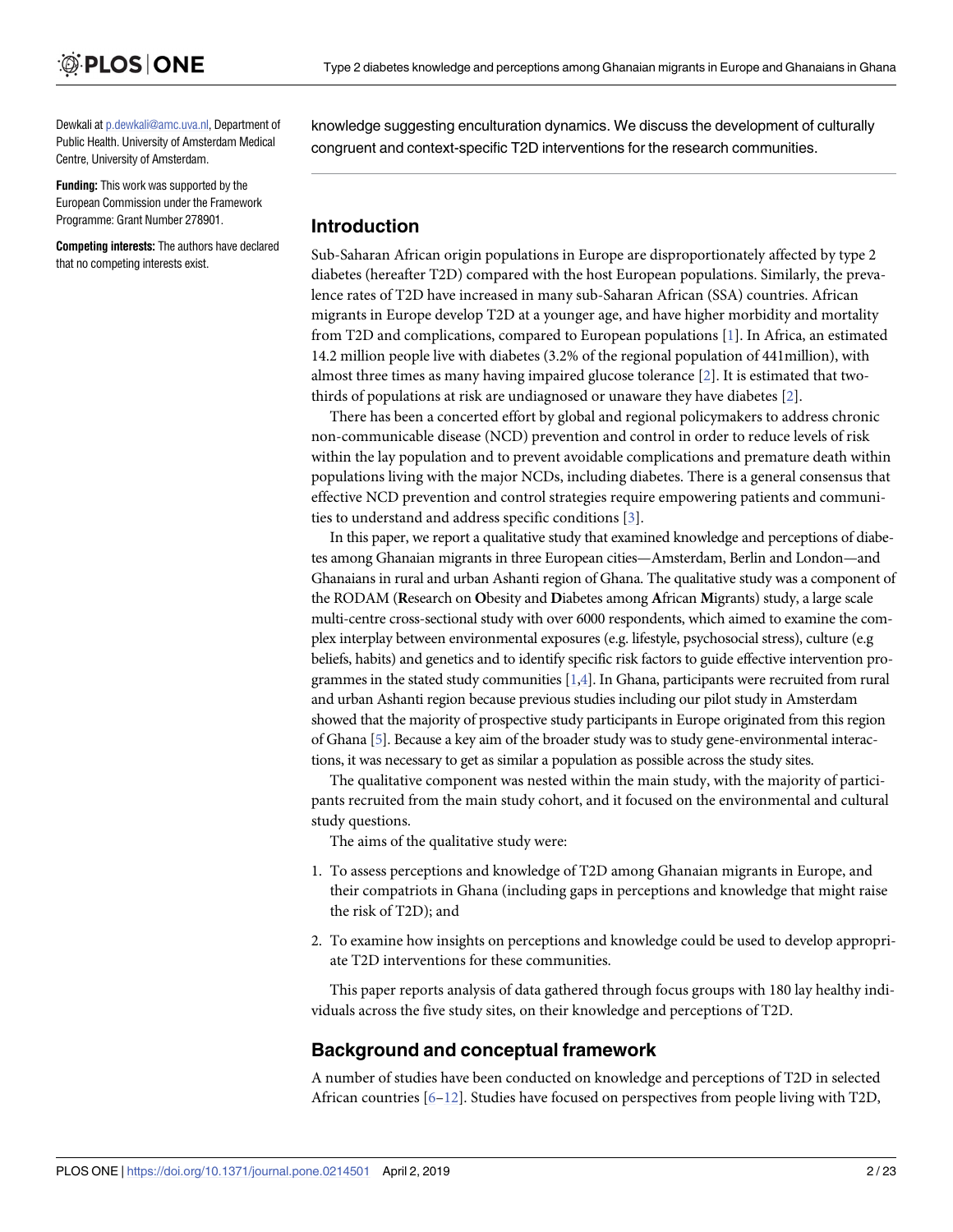<span id="page-2-0"></span>caregivers and lay healthy individuals. This body of work has reported awareness of T2D in all study communities. The majority of study communities demonstrate some knowledge of the risk factors of T2D, with accuracy of knowledge associated with education, social class and urban residence. The studies also show that individuals subscribe to multiple causal theories of diabetes, blending biomedical, common sense and supernatural theories [\[6–8](#page-21-0)]. While individuals tend to privilege biomedical theories and interventions over theories and interventions of competing health systems (such as ethnomedicine and faith healing), biomedical prevention and treatment strategies can be undermined by a number of factors including poor access to formal healthcare services, poverty and health disabling beliefs  $[6, 8-10]$  $[6, 8-10]$ .

Research on knowledge and perceptions of T2D among African migrant communities in Europe is very limited [\[13,14](#page-21-0)]. However emerging work on lay beliefs of hypertension, chronic disease and general illness in African migrant communities suggest that migration and acculturation (Box 1) play important roles in migrants' perspectives on chronic conditions [[15–19\]](#page-22-0).

## Box 1. Acculturation: definition and categories

Acculturation is defined as "changes that take place as a result of contact with culturally dissimilar people, groups, and social influences" and is typically studied in individuals living in countries or regions other than where they were born, e.g among immigrants and refugees [[20](#page-22-0)]. Four acculturation categories have been identified: (1) assimilation (adoption of receiving culture and rejection of heritage culture); (2) separation (rejection of receiving culture and retention of heritage culture); (3) integration or biculturalism (adoption of receiving culture and retention of heritage culture); (4) and marginalization (rejection of both the heritage and receiving cultures). Recent elaborations of the concept point to the complex and multidimensional nature of the phenomenon, in terms of how migrants, as collectives, sub-groups or individuals draw on one or more of the four main strategies depending on specific interactional situations (e.g at work, on the street, in familiar multicultural gatherings). Enculturation, for example, is a nuanced version of the integration/bicultural category and refers to "the process of selectively acquiring or retaining elements of one's heritage culture while also selectively acquiring some elements from the receiving cultural context". These multidimensional categories present equally nuanced implications on associations between acculturation and psychological and mental health, with biculturalism and enculturation associated with the most positive psychosocial outcomes [\[20\]](#page-22-0).

For example, African migrants in the Netherlands and the UK understand the common risk factors of hypertension, but the content of their knowledge is shaped by enculturation processes [\[15–17](#page-22-0)]. They subscribe to common sense and supernatural causal theories of hypertension in similar ways to African communities–they draw on their heritage cultures ( $Box 1$ ). However, aspects of their understandings of hypertension are shaped by prevailing ideas about health, illness and chronic conditions in their host countries–they also draw on their receiving cultures (Box 1). The mix of established cultural ideas from their home countries and new ideas from their host countries shape eclectic treatment strategies across a range of health systems within their host and home countries [[18](#page-22-0)].

The value of the RODAM qualitative study lies in the goal of systematically and critically comparing perceptions and knowledge between migrant and non-migrant Ghanaian groups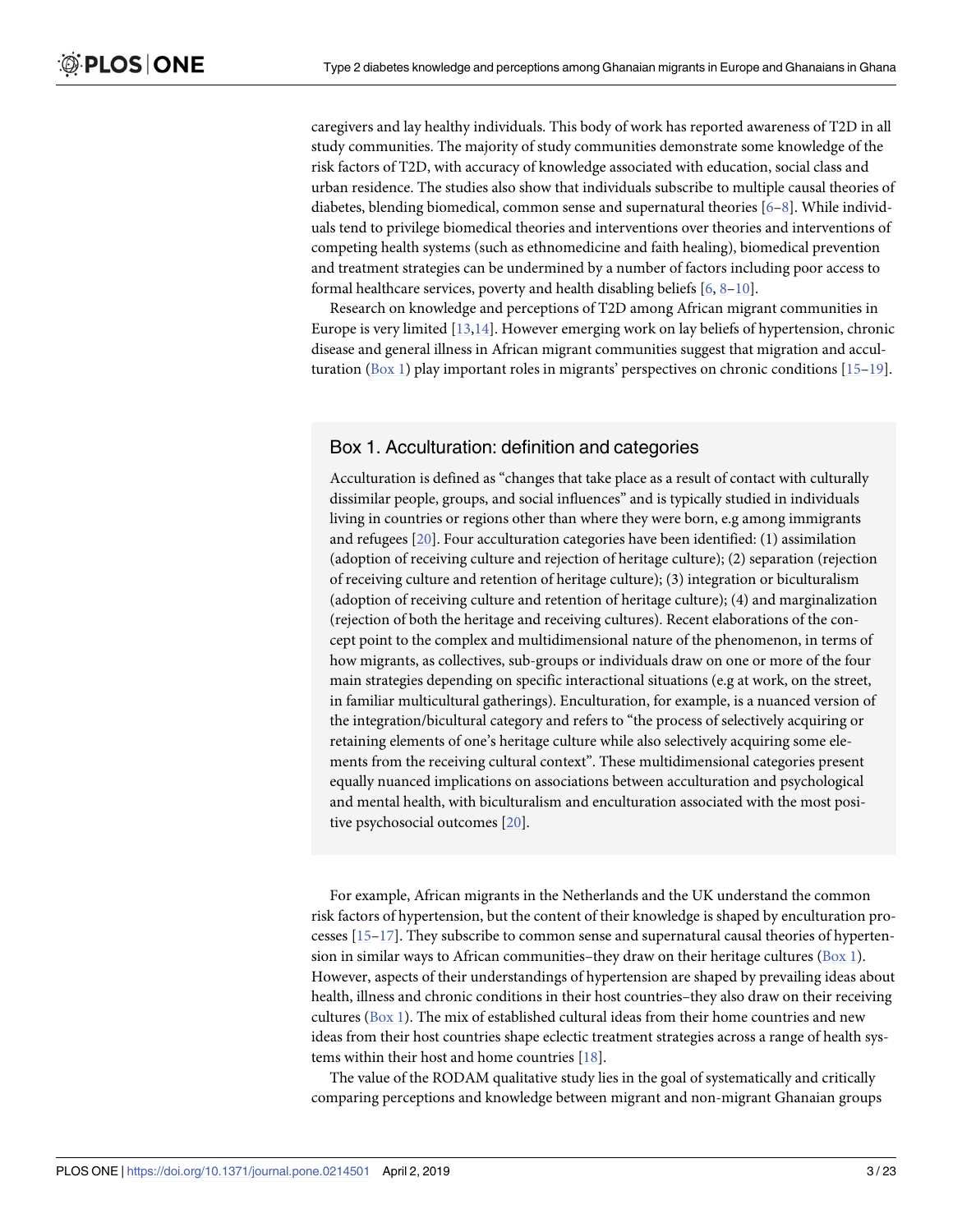<span id="page-3-0"></span>and, within the context of migrant experiences, identifying which aspects of perceptions and knowledge are drawn from the Ghanaian cultural setting and which aspects are drawn from their new European mainstream cultural contexts. Identifying patterns of convergence and divergence in perceptions and knowledge will inform the development of appropriate contextspecific and culturally nuanced interventions for both migrant and non-migrant groups.

This study used Social Representations Theory (hereafter SRT), a social psychological theory, as a broad conceptual framework to examine T2D knowledge and perceptions. The theory focuses on the production of everyday practical social knowledge and facilitates an examination of the sources, contents and functions of social knowledge  $[21-23]$ . One of its key strengths is its focus on the dynamic and contradictory structure of everyday knowledge. 'Cognitive polyphasia', a central concept of the theory is defined as the state in which different kinds of knowledge, with inherently different or contradictory rationalities, coexist in the minds of the same individual or group [\[23,24\]](#page-22-0). Cognitive polyphasia, for example, captures the way African communities may attribute T2D or hypertension simultaneously to biomedical and supernatural causes.

In this study we applied SRT to examine the content, sources, functions of knowledge of diabetes across the study sites and to examine the gaps in knowledge by contrasting the content of lay knowledge with the existing research and expert knowledge on T2D. We were particularly interested in the complex nature of T2D attributions, as reported in aforementioned studies. We anticipated that understanding these dimensions of knowledge and perceptions would inform the development of culturally appropriate and context-specific interventions. Therefore, we applied the concept of 'cognitive polyphasia' to examine competing rationalities shaping diabetes knowledge and perceptions. We also examined the sources of knowledge in order to identify how sociocultural processes shaped the production of knowledge, including enculturation processes for migrant Ghanaians.

## **Methods**

#### **Study areas**

The full details of the RODAM Study including rationale, conceptual framework and methodology have been described elsewhere  $[1,4]$  $[1,4]$ . The majority of the qualitative study participants were recruited from the broader RODAM study. At the conceptual stage of the study, the RODAM team agreed on a segmentation approach for the FGDs which would target lay healthy individuals, comprising groups of young men and women (aged 35 years and below) and groups of older men and women (aged above 35 years). The aim of FGDs was to facilitate discussion, examine social ideas about T2D, and to examine these ideas at the intersection of gender, age and migration status. In Europe, FGDs were conducted with Ghanaian migrants living in various neighbourhoods in Amsterdam, London and Berlin. In Ghana, focus group discussions were conducted in three urban communities and two rural communities in the Ashanti region. The urban communities were Asuoyeboah, (a suburb in Kumasi, the capital town of the region), Atonsu, and Obuasi. The rural communities were Denyase, and Akwaaduo. Three separate field teams were trained to conduct FGDs, with standardised pilot-tested FGD guides, in Ghana, London and Amsterdam/Berlin, under the supervision of the first author (across all sites), the fifth author (in London) and the last author (in Amsterdam). The teams were given access to the list of RODAM participants in each site. We contacted eligible participants by phone (across all sites) and through community gatekeepers (in rural Ghana) to request their participation in the qualitative study and arranged FGD meetings in community centres. We also employed snowballing techniques to reach eligible individuals who did not participate in the broader RODAM study. We aimed to convene 4–6 FGDs each within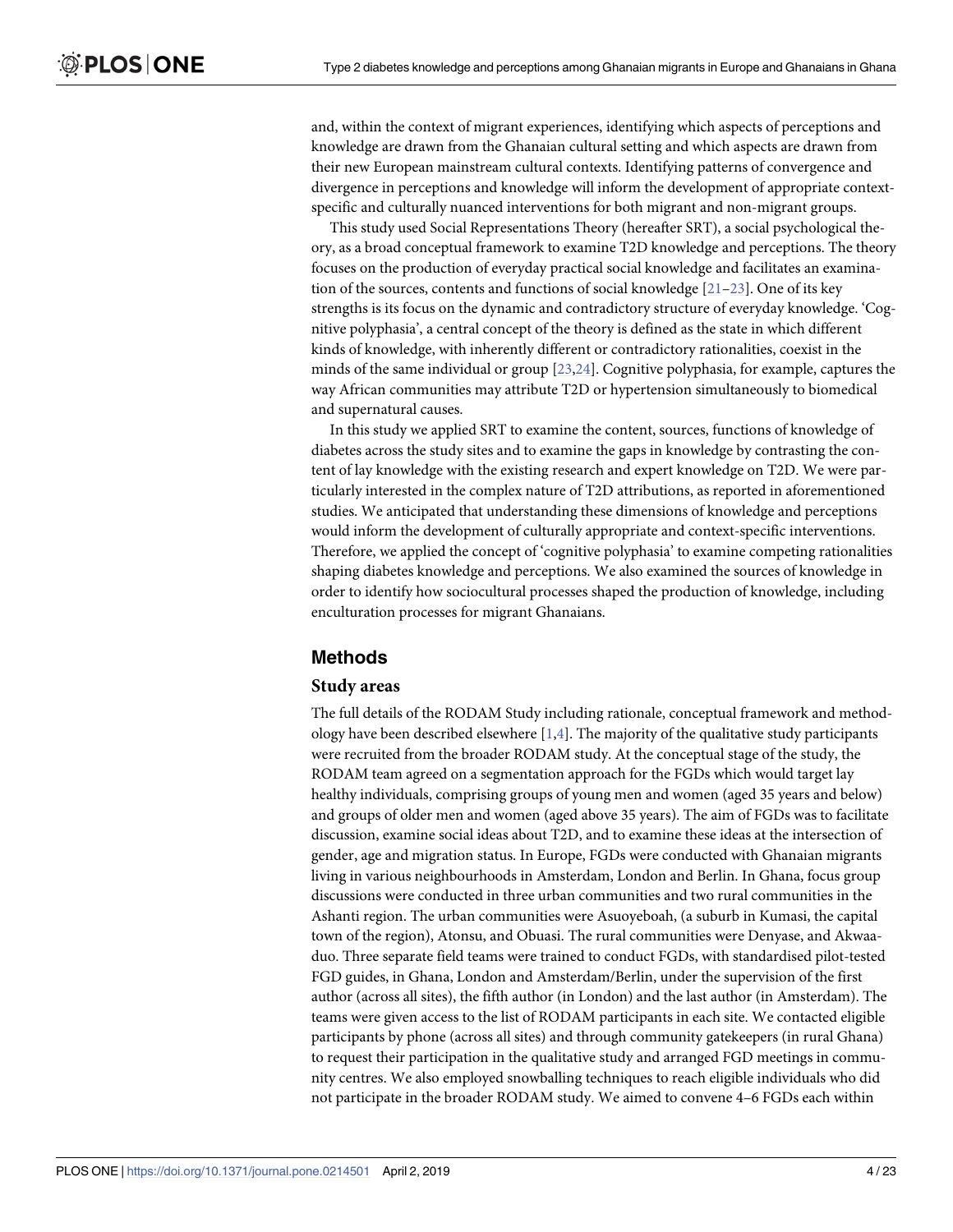<span id="page-4-0"></span>each site and to recruit between 160 and 240 individuals. While we oversampled in rural and urban Ghana, and recruited 6 groups in Berlin, we faced practical challenges in achieving full participation in London and Amsterdam. It was relatively easy to recruit participants in urban and rural Ghana because participants were bound by geographical location and, in rural Ghana, fairly similar work routines. For example, in rural Ghana, FGD meetings were scheduled for when community members returned from the farm and this ensured full participation. In the European cities, participants lived in disparate parts of the cities, with various work commitments–this meant that while potential participants expressed interest they could not participate in the FGDs for practical reasons. We applied alternative recruitment approaches, such as organizing mixed gender groups across the European sites and targeting strong groups with shared social backgrounds such as friendship groups and church members. We had greater recruitment success with the migrant communities, when we employed individual interviews scheduled at participants' preferred times and locations (for other aspects of the broader qualitative study to be reported elsewhere).

## **Participants' profiles**

Twenty-six (26) focus group discussions were conducted across the five study locations, between 2012 and 2014. Six (6) group discussions were conducted in Berlin, two (2) each conducted in Amsterdam and London and eight (8) each in urban and rural Ashanti region. A total of 180 individuals were involved in the group discussions. Groups were segmented into older males, older females (�35 years), younger males, younger females (*<*35 years) and mixed gender groups (in the European cities). [Table](#page-5-0) 1 presents the demographic details of the FGD participants.

The FGDs covered five broad themes presented in [Box](#page-5-0) 2. Discussion on T2D formed part of a longer discussion on T2D, obesity and general health and illness beliefs. The FGD guide covering T2D questions is provided in the appendix (S1 [File](#page-20-0)). Group discussions across the five sites lasted between 1 hour and 2 hours.

Ethical approval of the study protocols was obtained for all sites from the respective ethics committees in Ghana (School of Medical Sciences/Komfo Anokye Teaching Hospital Committee on Human Research, Publication & Ethical Review Board), the Netherlands (Institutional Review Board of the AMC, University of Amsterdam), Germany (Ethics Committee of Charite-Universitätsmedizin Berlin) and the UK (London School of Hygiene and Tropical Medicine Research Ethics Committee) before data collection began in each country [[4](#page-21-0)]. Informed written consent was obtained before interviews and FGDs were conducted.

#### **Data analysis**

All the FGDs were conducted, transcribed and quality-checked, before analysis was conducted by a team of trained analysts. FGDs conducted in local languages (Twi mainly, Ga to a minor extent) were transcribed directly into English by a team of transcribers with Ga, Twi and English language competence. The transcripts went through two further rounds of quality checks: first by a designated language quality checker with English, Ga and Twi language skills (Author 3), and then through group discussion with field interviewers led by the first author. Coding and analysis was informed by a thematic analysis approach [[25](#page-22-0)] and facilitated by the qualitative software package, Atlas.ti.

Coding was done deductively and inductively. Deductive codes were derived from research insights of existing diabetes qualitative studies conducted in Ghana, African countries and migrant communities in Europe [\[5,7](#page-21-0)[,26,27](#page-22-0)]. Inductive codes were derived from original narratives and ideas expressed by the groups linked to specific contexts across the five sites. Previous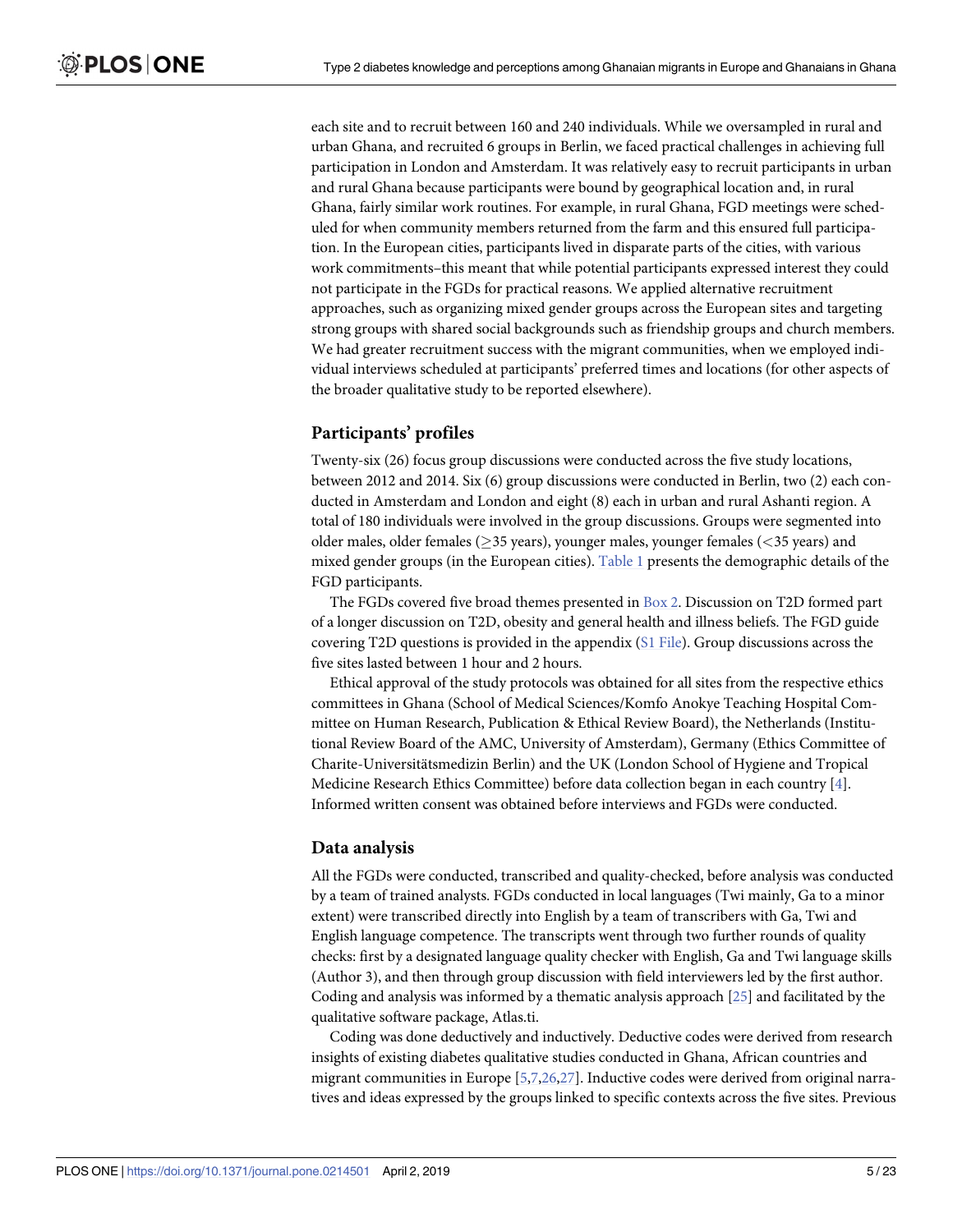| Characteristic | Total<br>$\mathbf{N} = \mathbf{180}$ | Rural<br>Ghana*<br>$n = 64$ | Urban Ghana**<br>$\mathbf{n} = \mathbf{50}$ | Amsterdam<br>$\mathbf{n} = \mathbf{14}$ | London<br>$n = 12$       | Berlin<br>$n = 40$       |
|----------------|--------------------------------------|-----------------------------|---------------------------------------------|-----------------------------------------|--------------------------|--------------------------|
| Sex            |                                      |                             |                                             |                                         |                          |                          |
| Male           | 86                                   | 33                          | 26                                          | 11                                      | $\overline{4}$           | 12                       |
| Female         | 94                                   | 31                          | 24                                          | $\mathfrak{Z}$                          | 8                        | 28                       |
| Age            |                                      |                             |                                             |                                         |                          |                          |
| $\leq 35$      | 90                                   | 29                          | 38                                          | $\mathbf{1}$                            | 12                       | 10                       |
| >36            | 90                                   | 35                          | 12                                          | 13                                      | $\overline{\phantom{a}}$ | 30                       |
| Education      |                                      |                             |                                             |                                         |                          |                          |
| No education   | 14                                   | 14                          | $\overline{\phantom{a}}$                    | $\overline{\phantom{a}}$                | $\overline{\phantom{a}}$ | $\overline{\phantom{a}}$ |
| Primary        | 17                                   | 13                          | $\mathfrak{Z}$                              | $\mathbf{1}$                            | $\overline{\phantom{a}}$ | $\overline{\phantom{a}}$ |
| Middle/JHS     | 42                                   | 26                          | 9                                           | $\overline{7}$                          | $\overline{\phantom{a}}$ | $\overline{\phantom{a}}$ |
| Secondary      | 28                                   | 6                           | 11                                          | $\mathbf{1}$                            | $\overline{a}$           | 10                       |
| Higher         | 33                                   | $\sqrt{5}$                  | $\mathbf{1}$                                | $\sqrt{5}$                              | 12                       | $10\,$                   |
| No response    | 46                                   | $\overline{\phantom{a}}$    | 26                                          | $\overline{\phantom{a}}$                |                          | 20                       |
| Religion       |                                      |                             |                                             |                                         |                          |                          |
| No Religion    | 9                                    | 9                           | $\overline{a}$                              | $\overline{a}$                          |                          | $\overline{\phantom{a}}$ |
| Christian      | 130                                  | 55                          | 24                                          | 9                                       | 12                       | $30\,$                   |
| No response    | 41                                   | $\overline{\phantom{a}}$    | 26                                          | 5                                       | $\overline{\phantom{a}}$ | 10                       |
| Ethnicity      |                                      |                             |                                             |                                         |                          |                          |
| Akan           | 121                                  | 64                          | 24                                          | $\sqrt{5}$                              | $\,8\,$                  | 20                       |
| Ga             | 17                                   | $\overline{\phantom{a}}$    | $\overline{\phantom{a}}$                    | $\sqrt{ }$                              | $\overline{4}$           | 6                        |
| Ewe            | $\overline{2}$                       | $\overline{\phantom{a}}$    | $\overline{\phantom{a}}$                    | $\overline{2}$                          | $\overline{\phantom{a}}$ | $\overline{\phantom{a}}$ |
| No response    | $40\,$                               | $\overline{\phantom{a}}$    | 26                                          | $\overline{\phantom{a}}$                | $\overline{\phantom{a}}$ | 14                       |

#### <span id="page-5-0"></span>**[Table](#page-4-0) 1. Demographic details of FGD participants.**

�FGDs were conducted two rural communities–Denyase and Akwaaduo

��FGDs were conducted three urban communities–Obuasi, Atonsu, and Asuoyeboah.

<https://doi.org/10.1371/journal.pone.0214501.t001>

research, which generated the deductive codes, showed that causal theories of diabetes included sugar, poor diets, contaminated foods, the supernatural, physiological disruption and family history. Our coding process began with identification of these reported causal theories

## Box 2. Summary of FGD themes on diabetes

(1) Knowledge on T2D (knowledge on nature of condition)

(2) Causes of T2D (poor lifestyles, overweight/obesity, witchcraft and/or sorcery etc.)

(3) Treatment of T2D (biomedical treatment, herbal medication, spiritual treatment etc.)

(4) Complications of T2D (knowledge of complications)

(5) Perceptions of T2D (ideas around illness disclosure)

(6) Source of T2D and health knowledge/information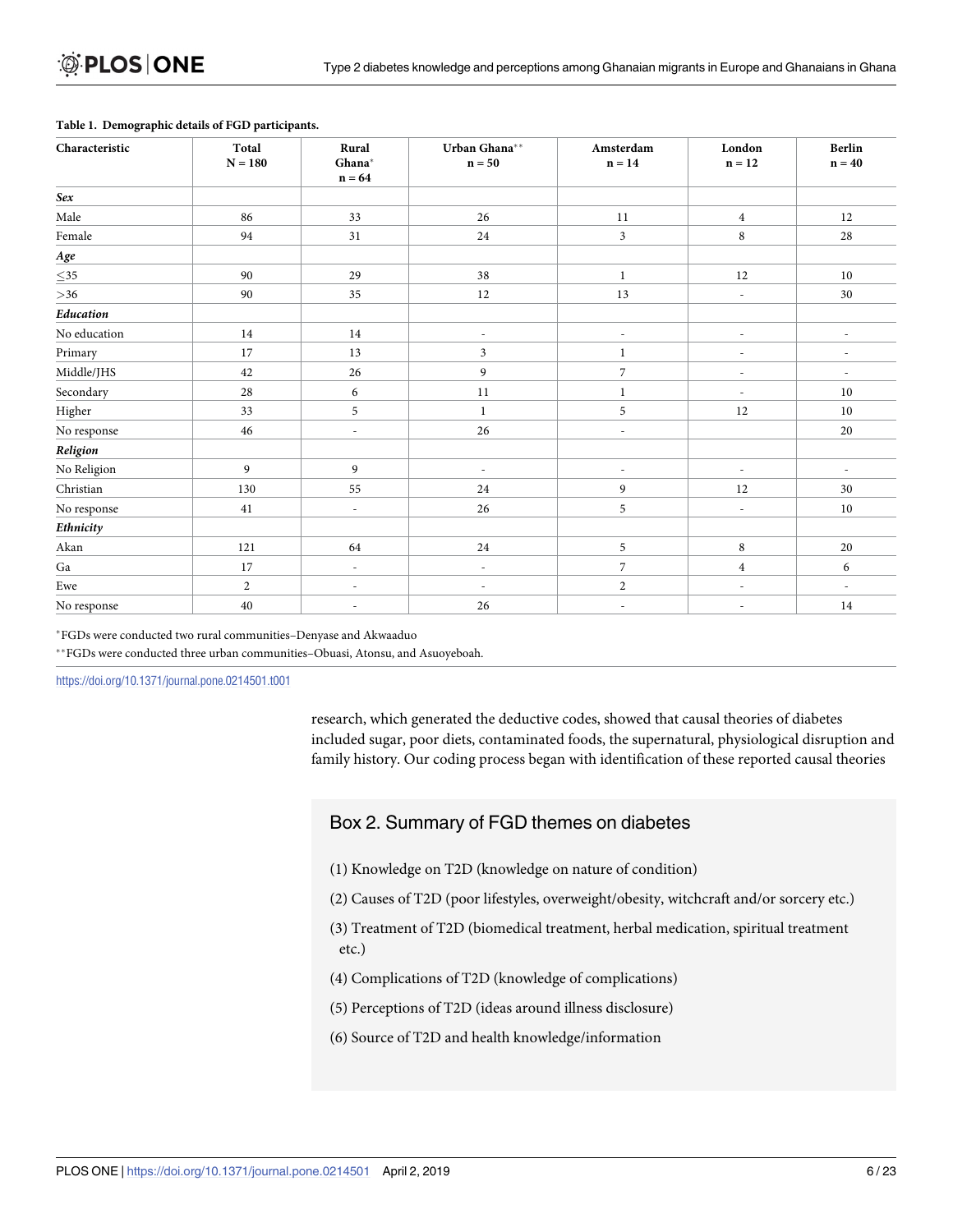<span id="page-6-0"></span>as our deductive codes. Once we had exhausted active identification of deductive codes we read the transcripts closely to identify inductive codes. At this stage we were interested in identifying original theories of diabetes as well as new variations on existing causal theories. The coding frame developed through an iterative process of multiple group discussions and critical attention to consensus, conflict and absence across the group narratives.

The second stage of analysis involved a more nuanced linkage between codes, themes, appropriate quotes, existing empirical data, study objectives and the conceptual framework. Two considerations shaped interpretive analysis of codes and themes. First, the content of the lay causal theories and how they differed across study sites (Study Objective 1); and second, their similarities to, and differences from established medical theories of diabetes causation and complications in order to identify gaps in knowledge (Study Objective 1).

Finally, to identify complex patterns in causal attributions that would facilitate culturally appropriate and context specific interventions (Study Objective 2), we examined the categories of knowledge shaping representations of diabetes. For example, inductive and deductive coding yielded eight lay causal theories of T2D. In order of dominance the causal theories of diabetes were: unhealthy food/dietary practice, family history, supernatural causes, overweight/ obesity, psychological stress, smoking, alcohol consumption, physical inactivity and contaminated foods. We conceptualised these as natural, supernatural, social, psychological and structural theories. At stage 2 of analysis we identified four sources of these theories of diabetes: pluralistic health systems, religious institutions, mass/social media and family/social networks. Mapping content and sources of knowledge facilitated the identification of four categories of knowledge: scientific (biomedical), cultural, common sense and religious. Box 3 outlines the key elements of each category of knowledge.

## Box 3. Characteristics of the four categories of knowledge

#### Cultural knowledge

Core beliefs about supernatural causes of misfortune and crisis. This category of knowledge was drawn from traditional and cultural sources (e.g. family, herbalists) and included themes on witchcraft, sorcery and spiritual action. Witchcraft has been defined as malevolent action caused by people (witches) who possess mystical powers that are used to harmful ends. Sorcery has been defined as malevolent action caused by ordinary people who do not possess mystical powers but have knowledge of and access to spells or rituals, that are used to harmful ends. Some themes were buttressed by religious (Christian) knowledge on the supernatural, the divine and fate. This category of knowledge informed supernatural, social and psychosocial theories of T2D and T2D complications.

#### Common sense knowledge

Characterized by social observations and everyday knowledge in the public sphere, including the media (mass and social). This category of knowledge was the most dynamic as it included mixed themes from all the remaining categories of knowledge. It is also in the reporting of common sense knowledge that enculturation processes became most salient for migrant groups. This category of knowledge informed all the theories of T2D and T2D complications–natural, supernatural, social, psychosocial, psychological, structural—but also influenced social critique of these theories.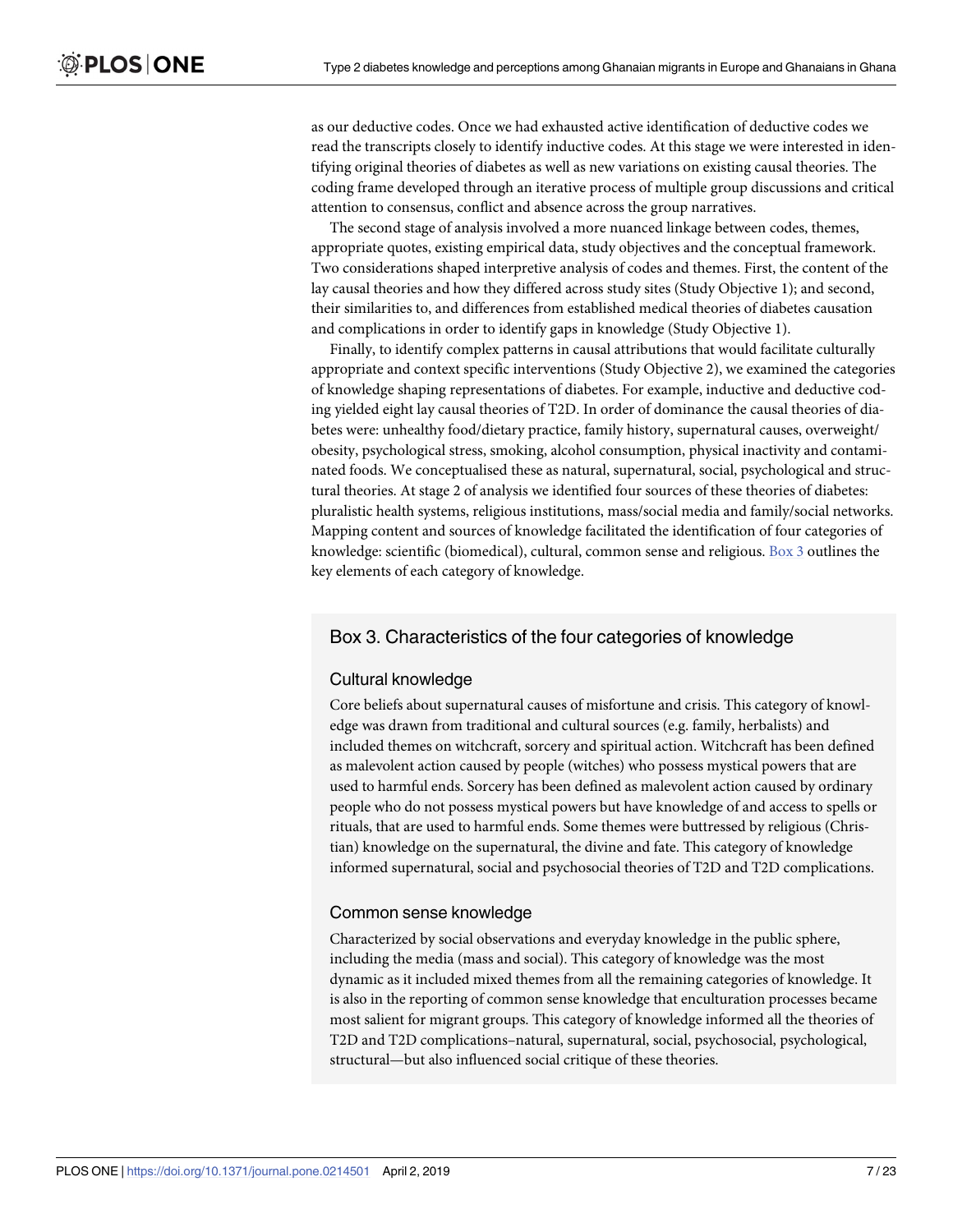#### <span id="page-7-0"></span>Religious knowledge

Characterised largely by Christian doctrine on faith, God's grace and the healing power of prayer. This category of knowledge was drawn from the Christian religious sphere. It shaped ideas and reinforced cultural beliefs about spiritual and supernatural forces such as the power of the devil or Satan to cause diseases including diabetes through direct action or indirect action (via sorcery and witchcraft). This category of knowledge informed supernatural, social and psychosocial theories of T2D and T2D complications.

#### Scientific knowledge

Encompassed ideas derived largely from biomedicine about causes and complications of diabetes and other health conditions. This category of knowledge was drawn from medical sources (clinics, hospitals, medical/health websites) and public health education in the social sphere (e.g churches, billboards, websites) and included themes such as heredity, obesity and poor diets as causes of diabetes. There was a strong correlation between education, proximity to a significant other with T2D and sophistication of biomedical ideas. This category of knowledge informed natural theories of T2D and T2D complications.

## **Results**

The results are presented under three sections: (I) Knowledge and perceptions of T2D and T2D complications; (II) Sources of T2D knowledge and perceptions; and (III) Functions of T2D knowledge. For each section we present the full range of themes, starting with dominant and consensual themes and ending with outlying themes expressed by fewer groups. In presenting quotes our central aim is to present '*units of meaning*' that capture the essence of narratives and arguments [[28](#page-22-0)]. When a theme is consensual across the groups, one quote that best captures shared meaning is used as illustration. When there are variations of consensual themes a range of quotes will be presented to reflect the variation in views. When results focus on conflict, a range of quotes that capture/illustrate this conflict will be presented. Box 4 presents the key for identifying the sources of selected quotes.

#### Box 4. FGD labels

RG–Rural Ghana; UG—Urban Ghana; A–Amsterdam; B–Berlin; L–London

OMG—Older male group; YMG–younger male group; OFG–Older female group;

YFG–younger female group; MGG–Mixed gender group

#### **1. Content of knowledge and perceptions on T2D**

All the participants across the five study sites had heard of T2D. T2D was understood to be a chronic condition and was associated with sugar and sugary foods. It is important to note that T2D is associated with sugar/sugary foods in the Ghanaian public imagination because the condition is referred to as 'sugar disease' in a number of local Ghanaian languages, including Twi (*esikyere yare*), the language spoken by the majority of study participants. However, most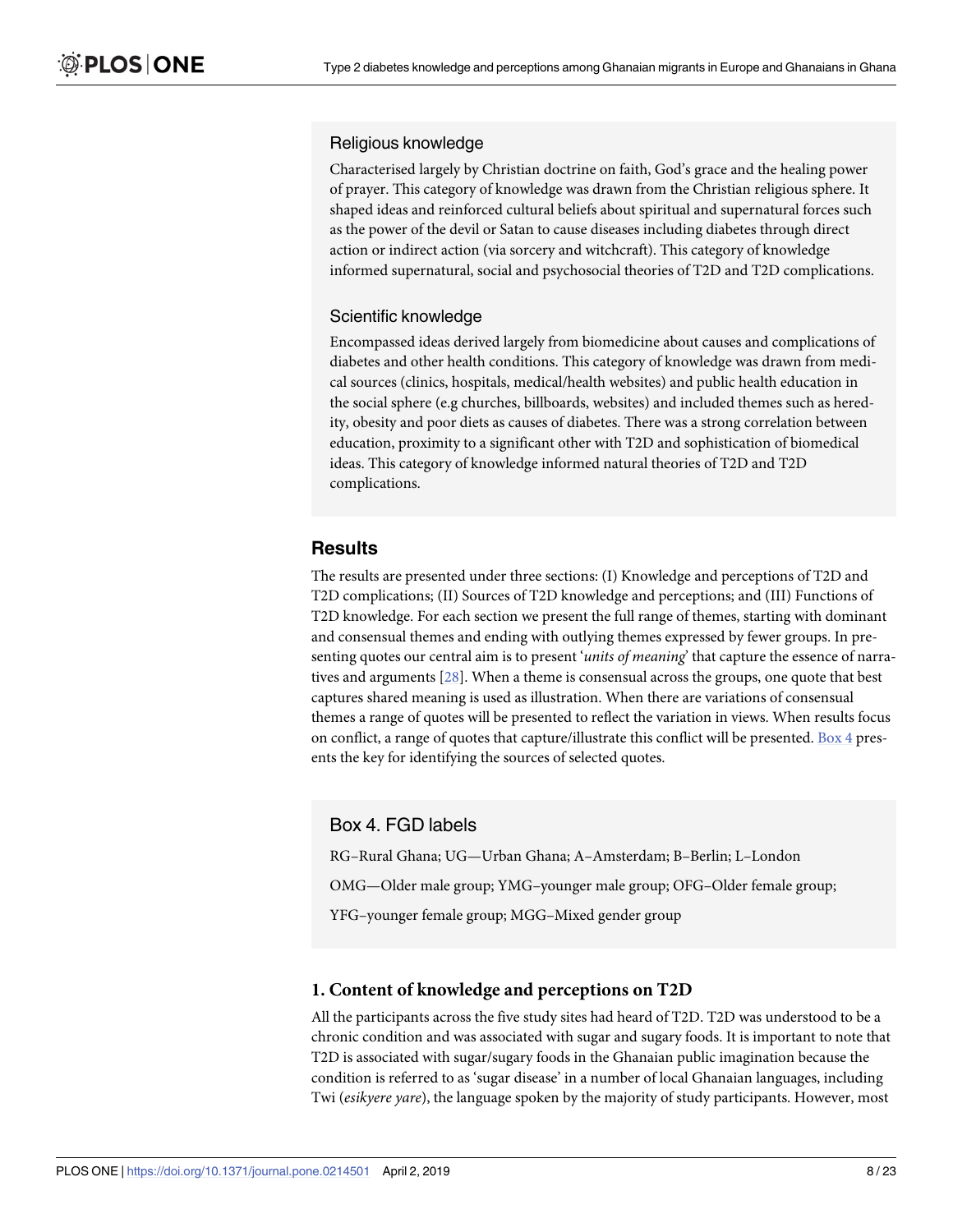participants presented multiple causal theories for the condition, which have been categorised as natural, supernatural, psychosocial, and structural.

**Natural causes of T2D.** Natural causal theories of diabetes emerged from fourteen groups across the study locations. Participants mentioned family history of diabetes as a possible cause of diabetes. The common explanation was that if an older generation member of one's family (nuclear or extended) had diabetes, later generations of that family were likely to have the condition. Other participants observed that people were born with the condition, without specifying family history. Some participants had a family history of diabetes–they provided details of family members who lived with or had died from diabetes.

It could be hereditary. If your father has diabetes, you can have that condition. [UG -YMG]

I don't really know much about diabetes. But what I know is my grandfather had it and he passed it on to most of his children. Most of them died out of diabetes. Two years ago his daughter's legs were amputated. My father also died shortly after we got to know he is diabetic. He fell sick for just a week. After series of tests the doctor informed me it is diabetes. Before he died he lost his sight. The doctor confirmed it was caused by diabetes. [B-MGG]

A second natural cause of T2D was overweight and obesity. This was mentioned by ten groups across the five study locations.

Yes! obesity makes one prone to diabetes. [A-MGG]

Fatness can also lead to diabetes. [RG-OFG]

In broader discussions on overweight and obesity, there was consensus across all groups that 'fatness' arose from natural, social and psychological factors. Natural factors included heredity, ethnicity, and unique 'God-given' physiology.

**Supernatural causes of T2D.** Fifteen groups across all the study sites associated T2D with supernatural causes. The causes included: witchcraft, sorcery (or bought disease), the devil, and general spiritual action (through nonspecific evil forces and dark spirits). Participants' definitions of witchcraft and sorcery were aligned with anthropological definitions of both phe-nomena (see [Box](#page-6-0) 3). However, some participants believed sorcery and witchcraft could operate simultaneously for the same condition. Others placed the root cause of sorcery and witchcraft within the realm of higher powers beyond malevolent individuals, such as the devil, Satan and generalised spiritual powers. These eclectic reasoning processes blended cultural and religious understandings of misfortune.

Someone can buy diabetes for you spiritually. [UG -YFG]

Diabetes is a disease and for diseases like malaria spiritual powers can buy it for you. [UG -OMG]

Diabetes can be bought and passed down to you through witchcraft especially if Satan hates you. [UG -OMG]

Sometimes we hear people say 'family sickness', but what that actually means is that a member of the family has bought that sickness for the entire family and its passed on to you if you let down your guard. So, satanic sicknesses do exist. [RG -OMG]

A second set of participants believed T2D was caused by a mix of spiritual and natural factors: this group drew on Christian doctrine in their dual theory of T2D.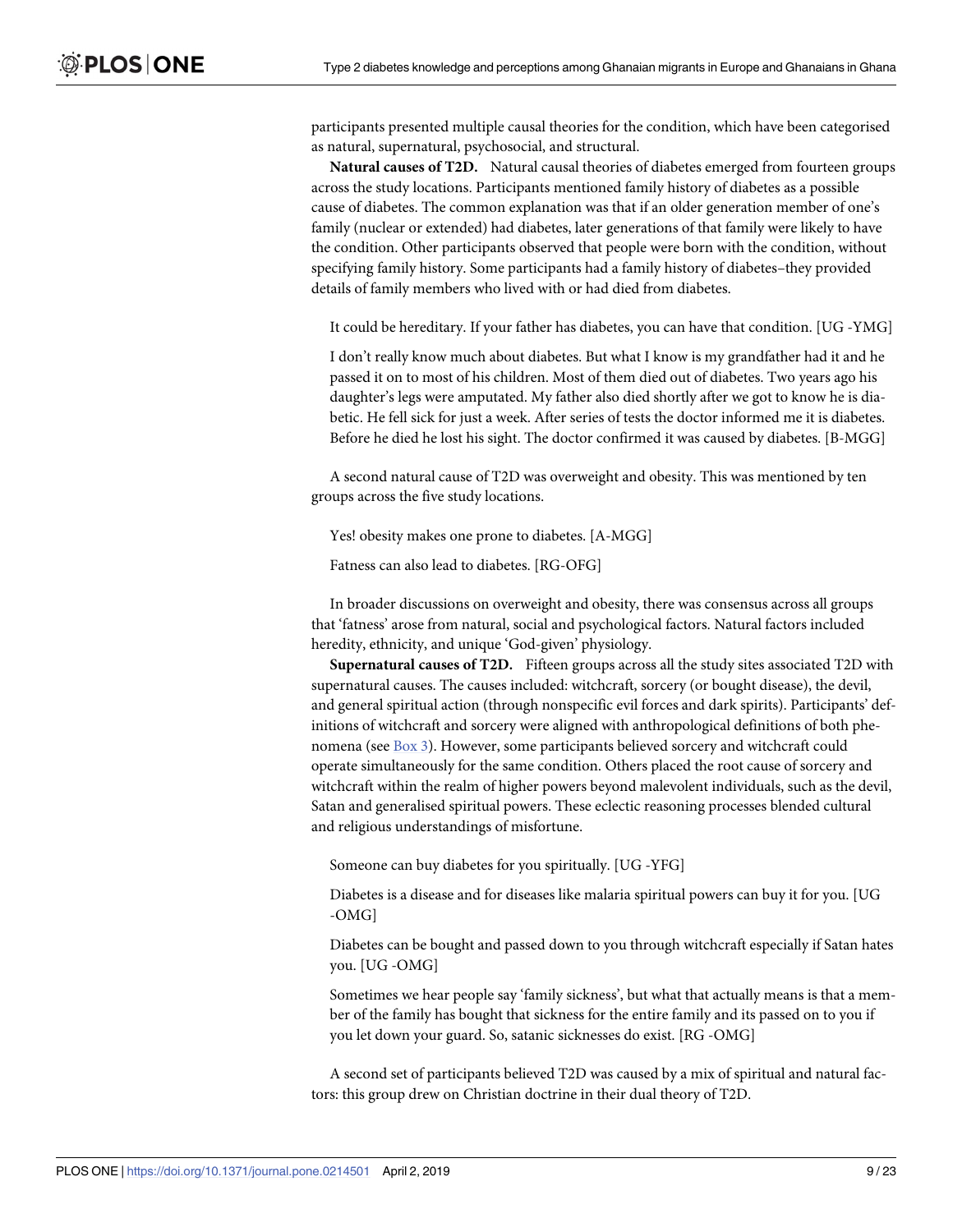I think (it) is difficult to look at them separately. There may be a disease or illness that you contract through natural causes but is aggravated through spiritual causes or you can't ignore the, spiritual cause, you shouldn't, at least as a Christian that is what we believe, we shouldn't ignore the spiritual dimension in the same way we shouldn't be ignoring the natural means of going to see a doctor and taking medication [L-MGG]

I personally wouldn't feel comfortable living with relatives with this belief. I need someone to completely understand that the two need to work in together and it is also the power of God that can bring healing to that person, if is the will of God. I think is very dangerous to say that this is solely a spiritual cause or this is solely a natural cause because is far far more complex than that [L-MGG]

A third set of participants did not personally associate T2D with supernatural factors. This group recognised that supernatural causal theories of chronic and mysterious illnesses were common in Ghanaian and African cultures, but did not share—or expressed scepticism at the perceived collective belief that diabetes was spiritually caused.

Most of the diseases that kill us are the faults of these pastors so I really like what you are doing. When you get to these pastors talk to them. . . instead of advising the person to go to the hospital these pastors put the blame on your grandmother (*alluding here to witchcraft*). [B-MGG]

**Interviewer:** can diabetes be bought spiritually for someone? **Respondent:** . . .I have not seen some before, it is all rumour, is even said AIDS can be bought for someone [RG-OMG]

**Psychosocial causes of T2D.** Psychosocial causes of T2D hinged on socially mediated behavioural and lifestyle factors, everyday habits shaped by socio-economic status, and negative psychological states. All the groups across the five sites mentioned aspects of psychosocial causes.

Socially mediated behavioural factors included, in order of dominance: unhealthy dietary practices, physical inactivity, alcohol overconsumption, and smoking. Most of the groups across the five study sites attributed diabetes to unhealthy eating practices. Some participants focused on the consumption of unhealthy foods, including sugary foods, fatty foods and fast or junk foods. Other participants focused on unhealthy dietary practices including overeating, eating late and sleeping immediately after late night eating.

Your eating habits can also cause diabetes [B-OFG]

If you take in sugar and a lot of sweets, you can get it (diabetes). [RG—OMG]

Late night eating, and sleeping as soon as you eat can cause diabetes [RG -YMG]

T2D was attributed to physical inactivity by groups across all five study locations. In broader discussions on health and illness, participants defined physical activity as exertion of the physical body through work or various forms of exercises.

Lack of physical exercise can be a cause of diabetes [A-OMG]

T2D was attributed to alcohol overconsumption by nine groups across the five sites. While a general observation was made on alcohol overconsumption, participants did not elaborate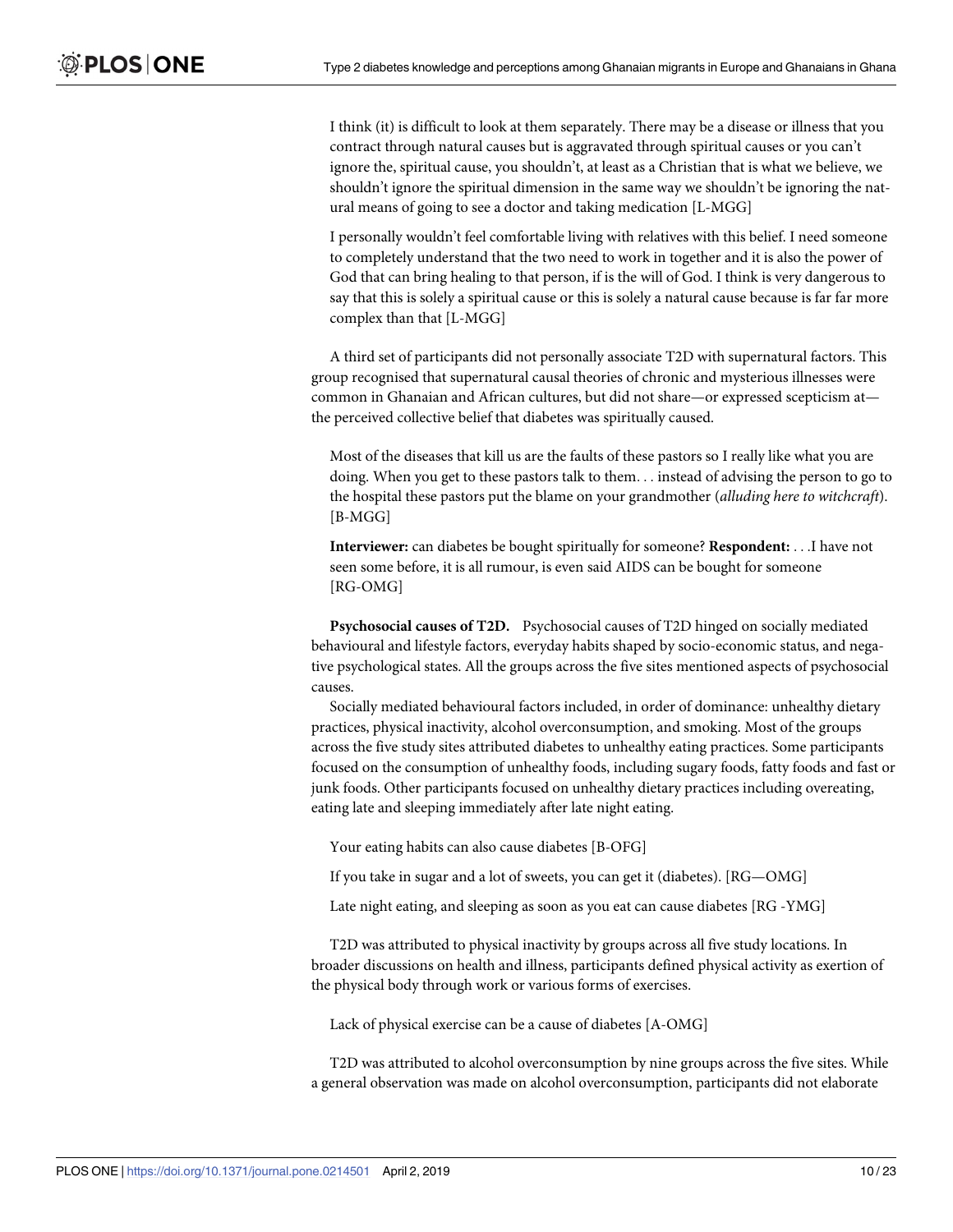on types and quantities of alcohol implicated in diabetes risk. A few participants, in the Berlin migrant groups, disputed the association between alcohol overconsumption and diabetes.

The drinks we take give us diabetes. I drank a few bottles of alcoholic drinks on Friday, Saturday and Sunday and I had to go see the doctor, my blood sample was taken and a few days later the hospital called my house and told me to come to the hospital because my sugar level has risen. [B-MGG]

Drinking cannot get you diagnosed with diabetes. Drinking may alter your thinking abilities but can't give you diabetes. I am not a doctor though but I have also not heard a doctor say alcohol causes diabetes [B-MGG]

Three groups in rural and urban Ghana, and London attributed diabetes to cigarette smoking. Similar to the observations on alcohol consumption, no elaborations were made on types and quantities of cigarettes.

Also, smoking cigarette causes the disease (diabetes) [RG—OFG]

Everyday habits shaped by socio-economic status related to common perceptions that associated T2D and other common chronic conditions to wealth. Two groups in rural Ghana and Berlin associated T2D with wealth (*esikafo yare*, in Twi). Participants observed that wealthy individuals and groups had greater access to unhealthy foods (processed, fatty, sugary foods) and therefore had a higher risk of getting T2D.

I have heard that it's (diabetes) a disease for the rich [RG-YFG]

Two psychological causal theories of diabetes emerged in five groups across the five sites. Five groups (in urban and rural Ghana and Berlin) attributed diabetes to (too much) thinking. Four groups (in urban Ghana, Amsterdam, London and Berlin) attributed diabetes to psychosocial stress arising from family tensions and livelihood struggles.

Another prominent cause (of diabetes) is deep thinking [B-OFG]

Stress also causes diabetes. [B-MGG]

**Structural causes of T2D.** Three structural causes of diabetes were highlighted: contaminated foods, working conditions and medical technologies. Contaminated foods and family planning methods have been characterised as structural factors because both themes were viewed as problems arising from external institutions: the agricultural sector for the former, and the health sector for the latter.

Four groups (in rural and urban Ghana, Amsterdam and Berlin) associated diabetes with contaminated staples. These groups expressed a shared perception that there was a rising use of toxic agro-chemicals in production, harvesting and storage of staple food crops and they believed these practices compromised the nutritional quality and safety of these foods.

For me I can say it's (diabetes) caused by the food we have being eating of late. You see, of late even garden eggs is grown with fertilizer, as well as tomatoes, even cassava and plantain are planted with fertilizer. [RG-YFG]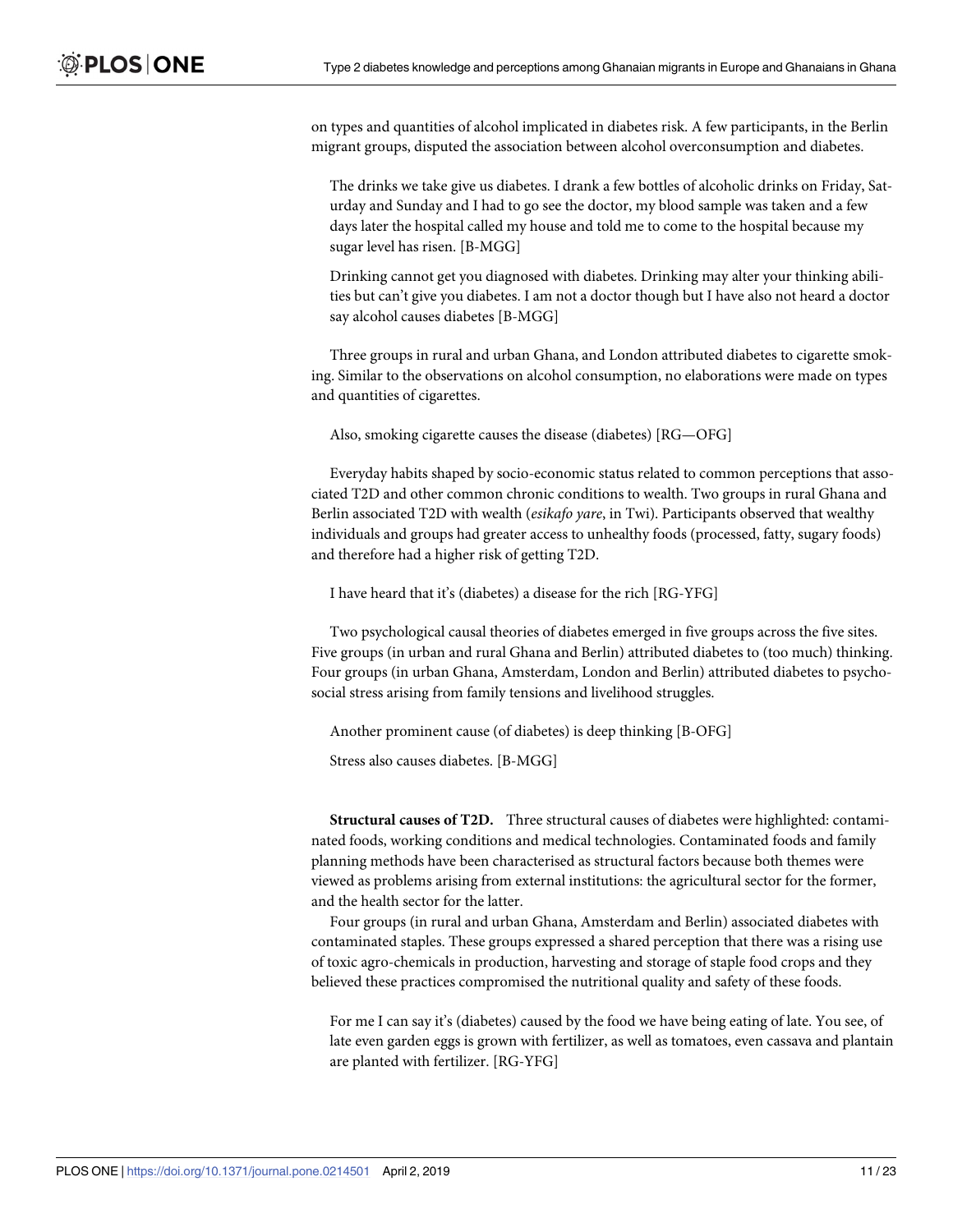There was a general sense, expressed by a number of the groups in the European cities, that working conditions in these cities increased psychosocial stress and prevented the adoption of healthy lifestyles among Ghanaian communities. Two kinds of poor working conditions were reported: work demanding long hours, and engagement in multiple jobs. Work-related stresses were associated with a variety of prevalent chronic conditions, including T2D, within the migrant communities.

Mental illness is not common here to me, but rather stress and depression. That state of being is a very serious situation and can cause someone to be severely sick. Due to the problems surrounding work here, quite a number of people have this problem. [A-MGG]

One group (in rural Ghana) attributed T2D to medical technologies in reproductive health services.

I think family planning pills and injections can also cause diabetes [RG-OMG]

### **Content of knowledge on T2D complications**

Some groups across the five sites presented natural and psychosocial theories for T2D complications. Group narratives often conflated types of complications, causes of complications and consequences of complications.

### **Natural causes of T2D complications**

Participants outlined six types of natural T2D complications: foot complications (slow healing wounds, leg amputations), eye problems, sexual dysfunction, other chronic conditions (hypertension, heart problems, stroke, kidney failure) and general physical disorder and weakness.

Foot complications: The most common complication mentioned by the groups related to foot damage, or what experts refer to as 'diabetes foot'. Thirteen groups across four sites (rural and urban Ghana, Amsterdam and Berlin) mentioned slow healing wounds or sores. Ten groups across three sites (rural and urban Ghana and Berlin) mentioned foot amputations. Eight groups across four sites (rural and urban Ghana, Amsterdam and Berlin) mentioned painful swelling of the feet.

If care is not taken and you cut yourself, it turns into a chronic sore. This can lead to your limbs being amputated. [B-MGG]

Sexual dysfunction: Eight groups across four sites (in rural Ghana, urban Ghana, Amsterdam and Berlin) mentioned sexual dysfunction as a complication of diabetes. Sexual dysfunction was perceived in terms of loss of libido arising from the stresses of living with diabetes and impotence as a side effect of diabetes medication. Gender differences were not highlighted.

I know that diabetes can also affect the sexual life of a person and make an individual impotent. [A-OMG]

Eye problems: Eye problems were mentioned by six groups (in rural and urban Ghana, Berlin and London) as a complication of diabetes. Participants observed that diabetes could result in difficulties in seeing or complete loss of sight.

It (*diabetes*) can cause blindness [B-MGG]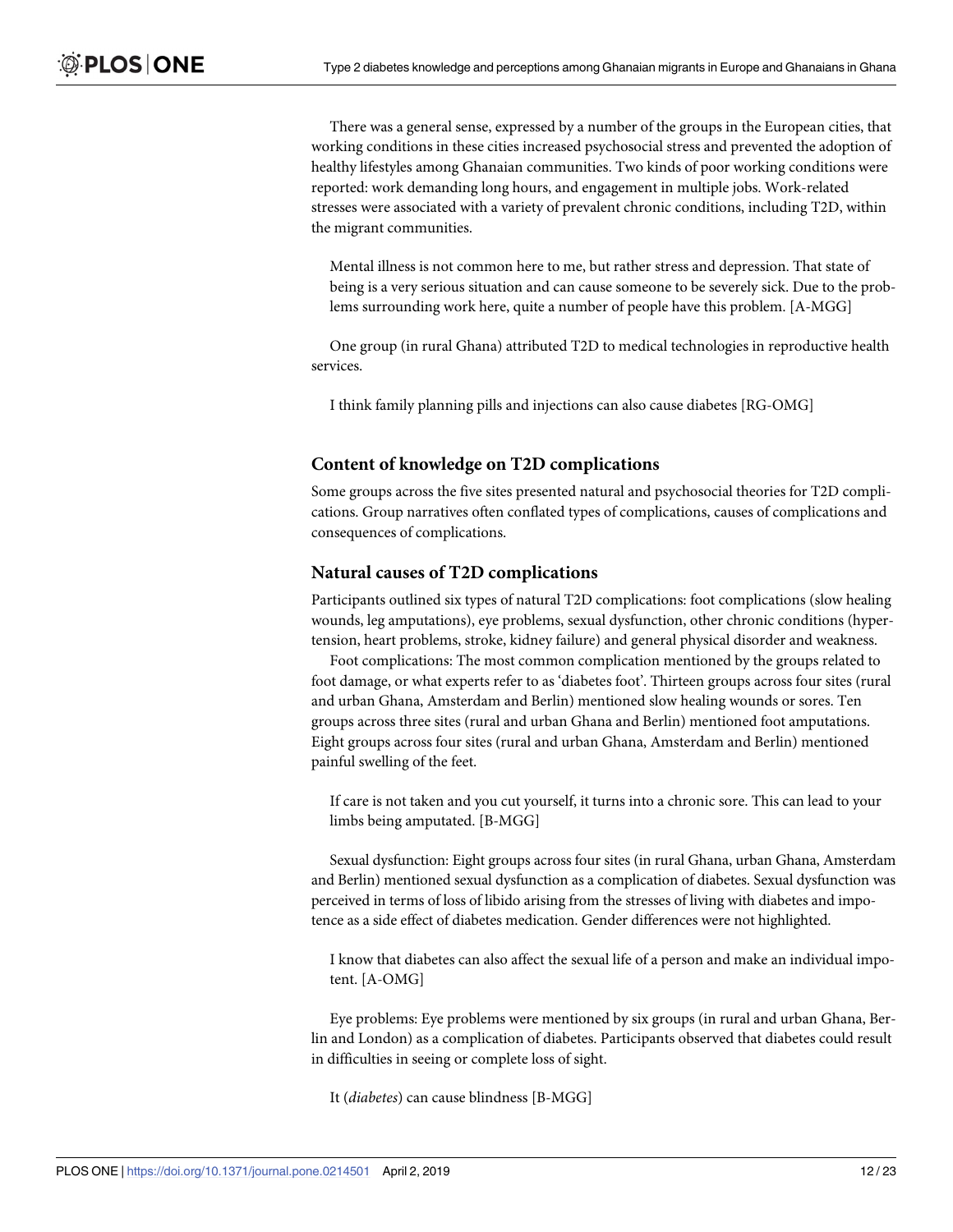<span id="page-12-0"></span>Other chronic conditions: Four groups in Berlin and London observed that diabetes could lead to hypertension, heart problems and heart attacks. Groups in rural and urban Ghana mentioned stroke as a complication. Individuals in three groups in Amsterdam, Berlin and London mentioned kidney failure as a complication.

Diabetes often comes with high blood pressure [B-MGG]

One can also get stroke [UG-OFG]

Interviewer: What are the complications of diabetes . . .? Respondent1: Is kidney failure part of it? . . .That is the only thing I know, kidney failure. [L-MGG]

Physical disorder and weakness: A mix of complications were outlined that can be placed under the broad category of physical disorder and weakness. This included frequent urination (8 groups in rural Ghana, urban Ghana, Amsterdam and Berlin), loss of physical strength associated with frequent urination (same groups as previous), dental hygiene problems (2 groups in urban Ghana and Amsterdam) and risk of premature death (5 groups in rural and urban Ghana and Berlin).

**Psychosocial outcomes of T2D.** Eight groups (in rural and urban Ghana, Berlin and London) mentioned psychosocial stress and financial distress as outcomes of living with T2D. You can't sleep when you go to bed, you keep thinking [RG-OFG]

You will also not have money [RG-OFG]

In [Table](#page-13-0) 2 below, we provide a summary of the spread and dominance of causal theories for T2D and T2D complications to highlight similarities and differences in knowledge and perceptions in rural and urban Ghana and in the European cities.

#### **II. Sources of T2D knowledge**

Four main sources of knowledge on diabetes and diabetes complications were identified: pluralistic health systems, religious institutions, media (mass and social) and family and social networks. It is important to note that the four causal theories outlined in the previous section– natural, supernatural, psychosocial, structural–were drawn from eclectically from these sources. For example, some FGD participants were educated on medical aspects of T2D by nurses during church outreach services.

**Pluralistic health systems.** The most common source of diabetes knowledge was pluralistic health systems. In order of numerical dominance, participants accessed knowledge from medical doctors (14 groups), nurses (8 groups), hospitals (during formal consultation) (8 groups) and herbalists (7 groups) and dieticians (2 groups). Among the rural and urban Ghanaian groups, reference to herbalists was limited to the Ghanaian traditional medicine sector. Among the migrant Ghanaian groups, reference to herbalists included Ghanaian traditional medicine as well as complementary and alternative medicine sectors such as Chinese medicine.

You will get such information from your (medical) doctor. [B-MGG]

Advertisement from the herbalists who claim they can cure diseases such as these (diabetes) [RG-OMG]

I get such information from hospitals [RG-YFG]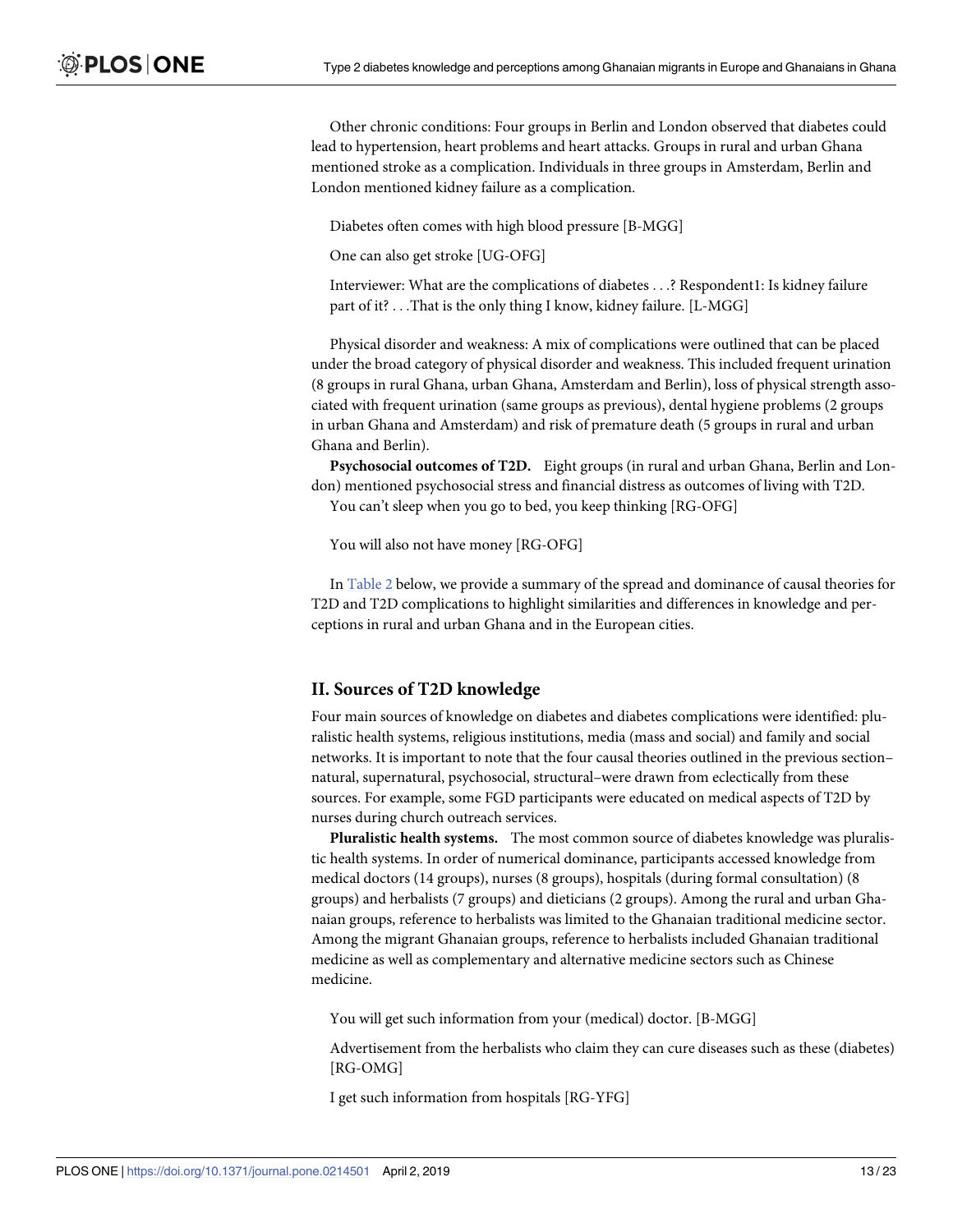|                          | <b>Rural Ghana</b><br>(8FGDs) | <b>Urban Ghana</b><br>(8 FGDs) | Amsterdam<br>(2 FGDs) | <b>Berlin</b><br>(6 FGDs) | London<br>(2 FGDs) |
|--------------------------|-------------------------------|--------------------------------|-----------------------|---------------------------|--------------------|
| <b>Diabetes</b>          |                               |                                |                       |                           |                    |
| Natural                  |                               |                                |                       |                           |                    |
| Heredity                 | $+$                           | $+++$                          | $^{+++}$              | $^{+++}$                  | $+++$              |
| Overweight/obesity       | $+$                           | $+$                            | $^{+++}$              | $^{+++}$                  | $^{+++}$           |
| Supernatural             | $^{+++}$                      | $+++$                          | $^{+++}$              | $^{+++}$                  | $^{+++}$           |
| Psychosocial             |                               |                                |                       |                           |                    |
| Poor Dietary practices   | $^{+++}$                      | $+++$                          | $+++$                 | $+++$                     | $^{+++}$           |
| Physical inactivity      | $+$                           | $+$                            | $^{+++}$              | $^{+++}$                  | $^{+++}$           |
| Alcohol                  | $+$                           | $+$                            | $^{+++}$              | $\ddot{}$                 | $++++$             |
| Smoking                  | $+$                           | $+$                            | $\mathbf{o}$          | $\mathbf{o}$              | $++++$             |
| Wealth status            |                               |                                |                       |                           |                    |
| Too much thinking        | $+$                           | $+$                            | $\,$ + $\,$           | $+$                       | $+++$              |
| Psychosocial stress      | $+$                           | $+$                            | $+$                   | $+++$                     | $+++$              |
| Structural               | $+$                           | $+$                            | $+$                   | $^{+++}$                  | $++++$             |
| Diabetes complications   |                               |                                |                       |                           |                    |
| Natural                  |                               |                                |                       |                           |                    |
| Foot problems            | $^{+++}$                      | $+++$                          | $^{+++}$              | $^{+++}$                  | $+++$              |
| Eye problems             | $+$                           | $+$                            | $\mathbf{o}$          | $+$                       | $^{+++}$           |
| Other chronic conditions | $+$                           | $+$                            | $+++$                 | $^{+++}$                  | $++++$             |
| Physical disorder        | $\ddot{}$                     | $+$                            | $^{+++}$              | $^{+++}$                  | $^{+++}$           |
| Psychosocial             |                               |                                |                       |                           |                    |
| Psychosocial stress      | $\ddot{}$                     | $\ddot{}$                      | $\mathbf{o}$          | $\ddot{}$                 | $+++$              |
| Financial distress       | $\ddot{}$                     | $+$                            | $\mathbf{o}$          | $+$                       | $+++$              |

#### <span id="page-13-0"></span>**[Table](#page-12-0) 2. Spread and dominance of theories of T2D and T2Dcomplications across the five study sites.**

**Notes: +++:** theme mentioned in at least half of groups in one site

+: theme mentioned in a minority of groups (less than half); o: theme not mentioned in any group in target site

<https://doi.org/10.1371/journal.pone.0214501.t002>

**Religious institutions.** Churches were important sources of diabetes and other healthrelated knowledge across all sites. Participants from nine groups mentioned churches and church groups as their source of knowledge. Participants from seven groups mentioned religious leaders as their source of information. Other participants referred to gaining knowledge in churches through public health education provided by health professionals as part of church outreach.

The groupings in the churches like say, the women's group [RG-YMG]

They allow two nurses to come to our church and teach us especially on pressure concerning the food you have to eat and so many things [UG-OFG]

**Respondent**: I really like that church we went to that they have their own like GP's, surgery room thing. . .with erm everything ECG machine everything. **Interviewer**: Is it a Ghanaian church? **Respondent1**: Yes [L-MGG]

**Media.** Some groups accessed health information from traditional visual and print media: TV, radio, newspapers, magazines and booklets. Others mentioned the internet and social media as their source of knowledge. Ghanaians in London, Amsterdam and Berlin were more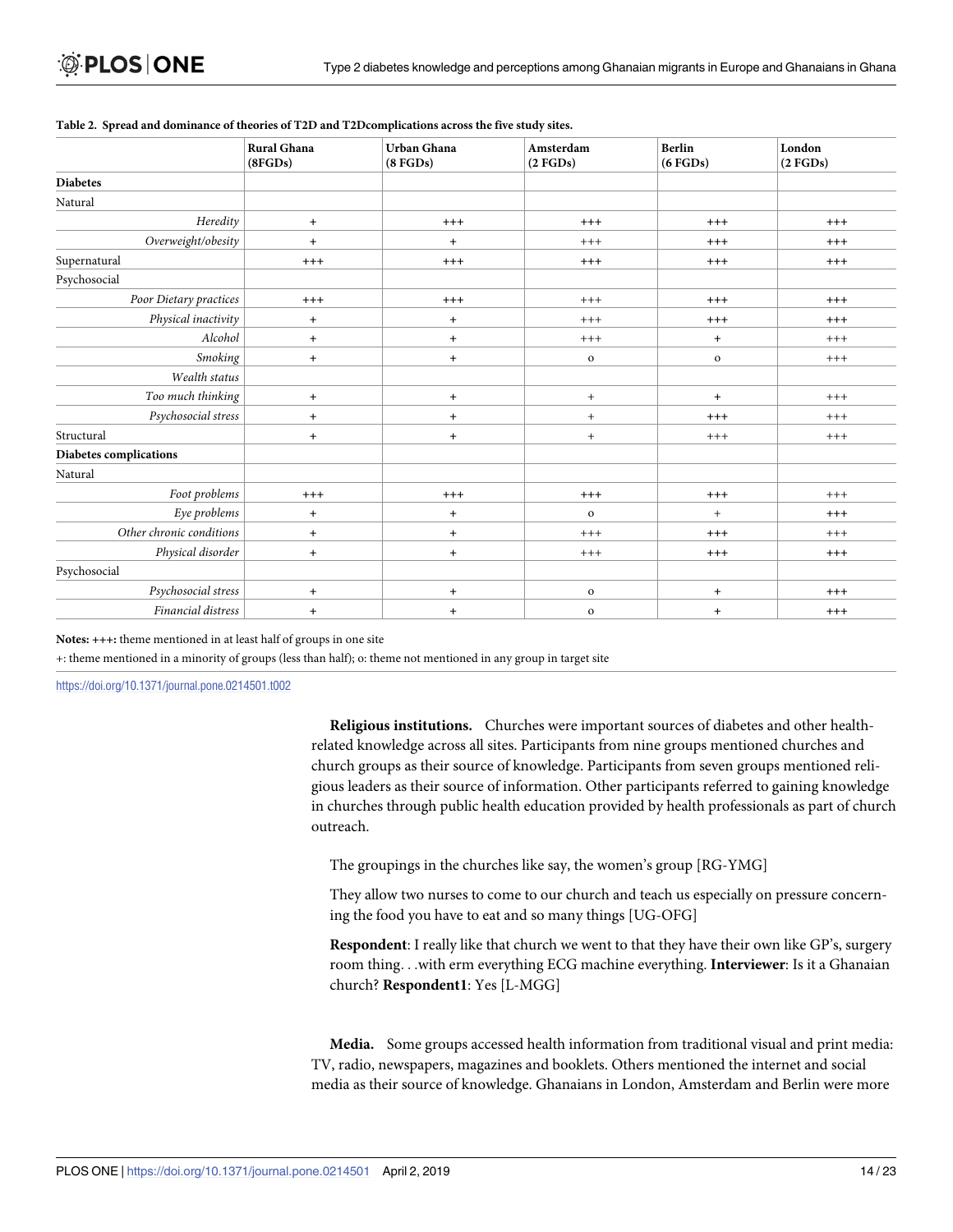<span id="page-14-0"></span>likely to access information from the internet. Younger Ghanaians in London accessed social media (Facebook, Instagram, blogs and apps), as well as public health messages from billboards and posters in public places and on public transport (e.g. buses, trains).

We also get information from the television and they heighten the awareness of these diseases. [UG-OMG]

The internet is used most of the time. [B-MGG]

A lot of people focus on it like nowadays like healthy eating and like exercise and a lot of

people now on this like been in this fitness training do you see a lot of this on Instagram. [L-MGG]

**Family, friends and social networks.** Family, friends and other social networks constituted a final source of information on diabetes and general health conditions. Participants from eight groups mentioned family members as their source. Participants from eight groups mentioned friends as their source of knowledge and participants from six groups mentioned social groups as their source of knowledge. Social groups included people living with diabetes.

When you contact the disease and you discuss with your friend, your friend can educate you [UG-OFG]

Some participants, in both migrant and non-migrant groups, raised concerns about the legitimacy of health information drawn from social networks. Others suggested that people with diabetes or other chronic conditions did not disclose their conditions to their friends or social networks for fear of gossip and social stigma.

One might confide in a friend but the friend would go round selling the problems so it discourages people from sharing their problems. [B-MGG]

[Table](#page-15-0) 3 presents a summary of the sources of knowledge on T2D and T2D complications and their relative dominance across the five sites.

#### **III. Functions of T2D knowledge**

The concept of 'functions of diabetes knowledge' was operationalised in terms of what participants reported doing with their knowledge of diabetes and diabetes complications. For example, did an understanding of the risk factors for diabetes inform healthier lifestyle practices for them or did an understanding of diabetes complications inform the advice they provided to family members or friends living with diabetes?

Three themes emerged from the group discussions on the subject of reducing the risk of diabetes complications. The first theme was medication management. Participants from ten groups across the five study locations indicated that biomedical/pharmaceutical medicines were required to reduce the risk of diabetes complications. Within the same groups, participants also stated that herbal medicines could be used to reduce the risk of diabetes and diabetes complications, in combination with biomedical treatment or in isolation. There was conflict on this theme, with some group members dismissing the efficacy and safety of herbal medicines.

One can prevent diabetes by receiving medical treatment from doctors in a hospital [RG-OFG]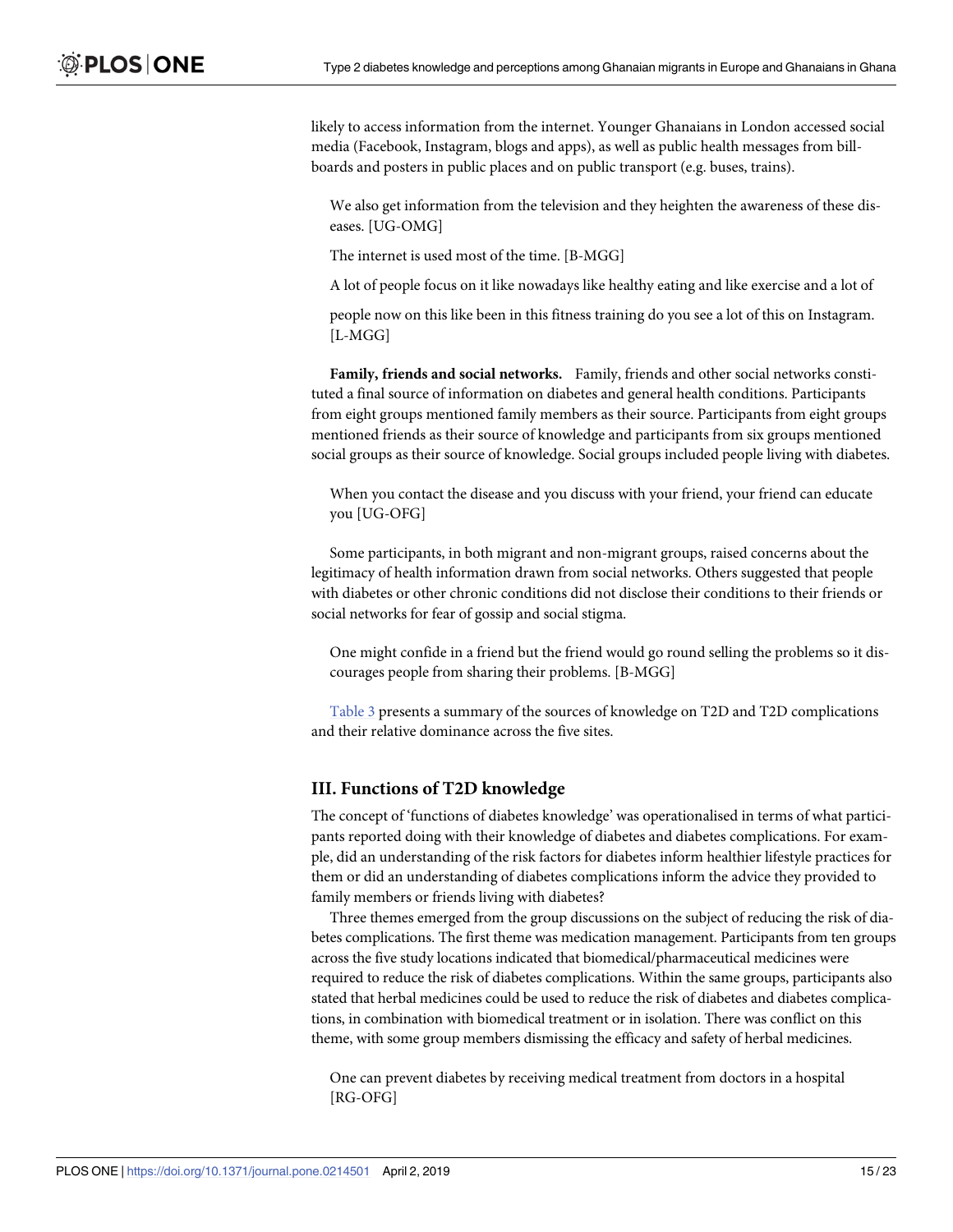|                               | <b>Rural Ghana</b><br>(8FGDs) | Urban Ghana<br>(8 FGDs) | Amsterdam<br>(2 FGDs) | <b>Berlin</b><br>(6 FGDs) | London<br>(2 FGDs) |
|-------------------------------|-------------------------------|-------------------------|-----------------------|---------------------------|--------------------|
| Pluralistic health systems    |                               |                         |                       |                           |                    |
| Hospitals                     | $+$                           | $+$                     | $^{+++}$              | $+$                       | $\ddot{}$          |
| Doctors                       | $+++$                         | $^{+++}$                | $\bf o$               | $+++$                     | $+++$              |
| Nurses                        | $+$                           | $+$                     | $\mathbf{o}$          | $^{+++}$                  | $\mathbf{o}$       |
| Herbalists (Ghanaian)         | $+$                           | $+$                     | $\ddot{}$             | $+$                       | $+$                |
| Herbalists (Asian)            | $\bf o$                       | $\bf{o}$                | $\bf o$               | $\bf o$                   | $+$                |
| <b>Religious institutions</b> |                               |                         |                       |                           |                    |
| Churches                      | $+$                           | $^{+++}$                | $+++$                 | $+$                       | $+++$              |
| Church groups                 | $+$                           | $+$                     | $+$                   | $+$                       | $+$                |
| Family and social networks    |                               |                         |                       |                           |                    |
| Family members                | $+$                           | $^{+++}$                | $+++$                 | $+$                       | $+++$              |
| Friends                       | $+$                           | $+++$                   | $+++$                 | $+$                       | $+++$              |
| Social groups                 | $+$                           | $+$                     | $+$                   | $+$                       | $+$                |
| Media                         |                               |                         |                       |                           |                    |
| Print media                   | $\bf o$                       | $+$                     | $+++$                 | $+++$                     | $+++$              |
| Visual/audio media            | $^{+++}$                      | $^{+++}$                | $^{+++}$              | $+++$                     | $+++$              |
| Internet/Social media         | $\mathbf{o}$                  | $+$                     | $+++$                 | $+++$                     | $^{+++}$           |

#### <span id="page-15-0"></span>**[Table](#page-14-0) 3. Spread and dominance of sources of T2D knowledge across the five study sites.**

**Notes: +++:** theme mentioned in at least half of groups in one site

+: theme mentioned in a minority of groups (less than half); o: theme not mentioned in any group in target site

<https://doi.org/10.1371/journal.pone.0214501.t003>

Herbal medicine is very effective in treating diabetes, when you take the western medicine in excess you can get other complications [B(3)-MGG]

I went to Greenwich to visit my sister and there was this Asian shop like a Chinese shop that they do all this herbal stuff like they have this sort of Chinese medication that people drink. People are really buying it. [L-MGG]

Many people in Ghana have died because they use herbs and go to pastors instead of seeking proper health care [B[2]-MGG]

The second theme was diet management. The majority of groups across the five study sites mentioned eating foods low in sugar and starch as a strategy for preventing diabetes and diabetes complications. One group in Amsterdam included consumption of low salt foods as a diet management strategy.

Once we know what the causes are, we just have to avoid them. Like avoiding sugary foods. [A-MGG]

The third theme was faith-based coping. Participants from eight groups (five in rural and urban Ghana, one each in Amsterdam, London and Berlin) advocated the healing power of prayer. They observed that regular and committed prayer could reduce the risk of diabetes complications. Some participants associated the healing power of prayer with spiritually caused diabetes and suggested that prayer could cure diabetes if one had strong faith. Others suggested that prayer worked in combination with dedicated biomedical treatment. This argument followed the assertion that diabetes arose from complex natural and spiritual factors (see section I).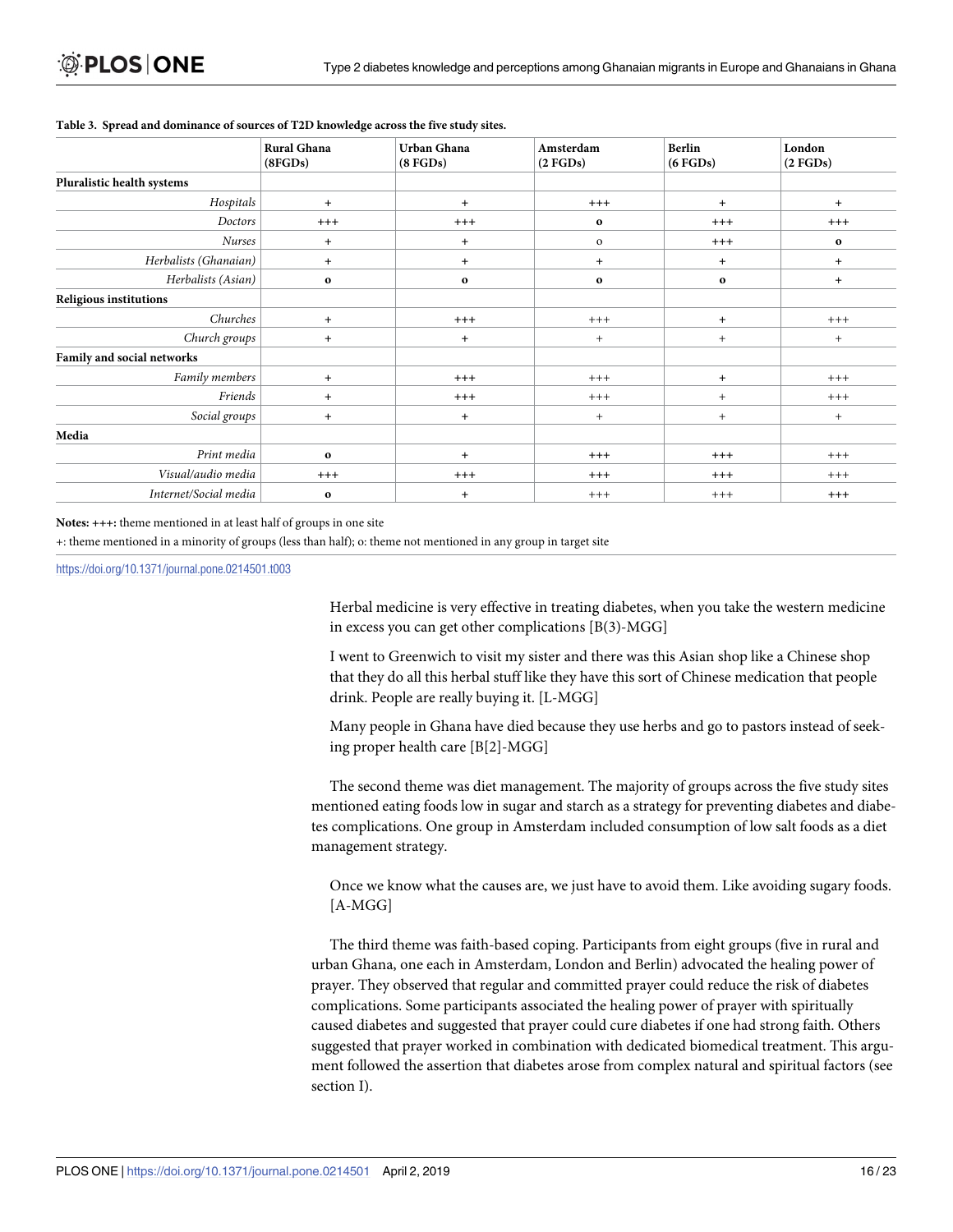There are testimonies, people having headaches and they prayed and the headache is gone. That is how we build our faith, when you start small with these things. [L-MGG]

I know prayer can cure diabetes; it all depends on the faith you have [B-MGG]

In Ghana we believe some diseases can be given to you spiritually, if the disease is given to you spiritually then a true pastor can pray for the person to get cured but even then, you will still have to go to the hospital before you can be cured completely [B-MGG(3)]

A number of participants discussed diabetes treatment and management through the lens of healer shopping (across biomedicine, ethnomedicine and religious systems), and dual/multiple use of pluralistic treatment methods. Some advocated healer shopping and multiple treatment strategies. Others emphasised the superior efficacy of biomedicine over other treatment methods. Among the Berlin groups, there were explicit within-group disagreements on these issues.

It depends on which one you want to adopt because, biomedical drugs can treat it likewise some researched and certified herbs. God also works in mysterious ways so you can be healed by prayers just that it will be based on your faith [B[5]-MAG]

Many people in Ghana have died because they use herbs and go to pastors instead of seeking proper health care [B[2]-MAG]

Table 4 summarises the spread and dominance of functions of T2D knowledge.

## **Discussion**

This study aimed to: (a) assess perceptions and knowledge of diabetes among Ghanaian migrants in Europe and their compatriots in Ghana and (b) examine how insights from identified perceptions and knowledge could be used to develop appropriate T2D interventions. We will first discuss the study findings in relation to these study aims and discuss implications for primary prevention.

|                                     | <b>Rural Ghana</b><br>(8FGDs) | Urban Ghana<br>(8 FGDs) | Amsterdam<br>(2 FGDs) | <b>Berlin</b><br>(6 FGDs) | London<br>(2 FGDs) |
|-------------------------------------|-------------------------------|-------------------------|-----------------------|---------------------------|--------------------|
| <b>Medication management</b>        |                               |                         |                       |                           |                    |
| Pharmaceutical medication adherence |                               |                         | $^{+++}$              | $+++$                     | $^{+++}$           |
| Herbal treatment                    | $\ddot{}$                     | $\pm$                   | $+++$                 | $\overline{+}$            | $+++$              |
| Diet management                     |                               |                         |                       |                           |                    |
| Low sugar and starch foods          | $+++$                         | $+++$                   | $+++$                 | $+++$                     | $^{+++}$           |
| Low salt foods                      | $\Omega$                      | $\Omega$                | $+$                   | $\mathbf{o}$              | $\mathbf{o}$       |
| Physical activity                   | $\bf{o}$                      | $\Omega$                | $+++$                 | $\mathbf{o}$              | 0                  |
| Faith-based management              |                               |                         |                       |                           |                    |
| Prayer/faith                        | $\ddot{}$                     |                         | $+++$                 | $+$                       | $+++$              |
| Healershopping                      |                               |                         | $\ddot{}$             |                           | +                  |

**Table 4. Spread and dominance of 'functions of T2D knowledge' across the five study sites.**

#### **Notes: +++:** theme mentioned in at least half of groups in one site

+: theme mentioned in a minority of groups (less than half); o: theme not mentioned in any group in target site

<https://doi.org/10.1371/journal.pone.0214501.t004>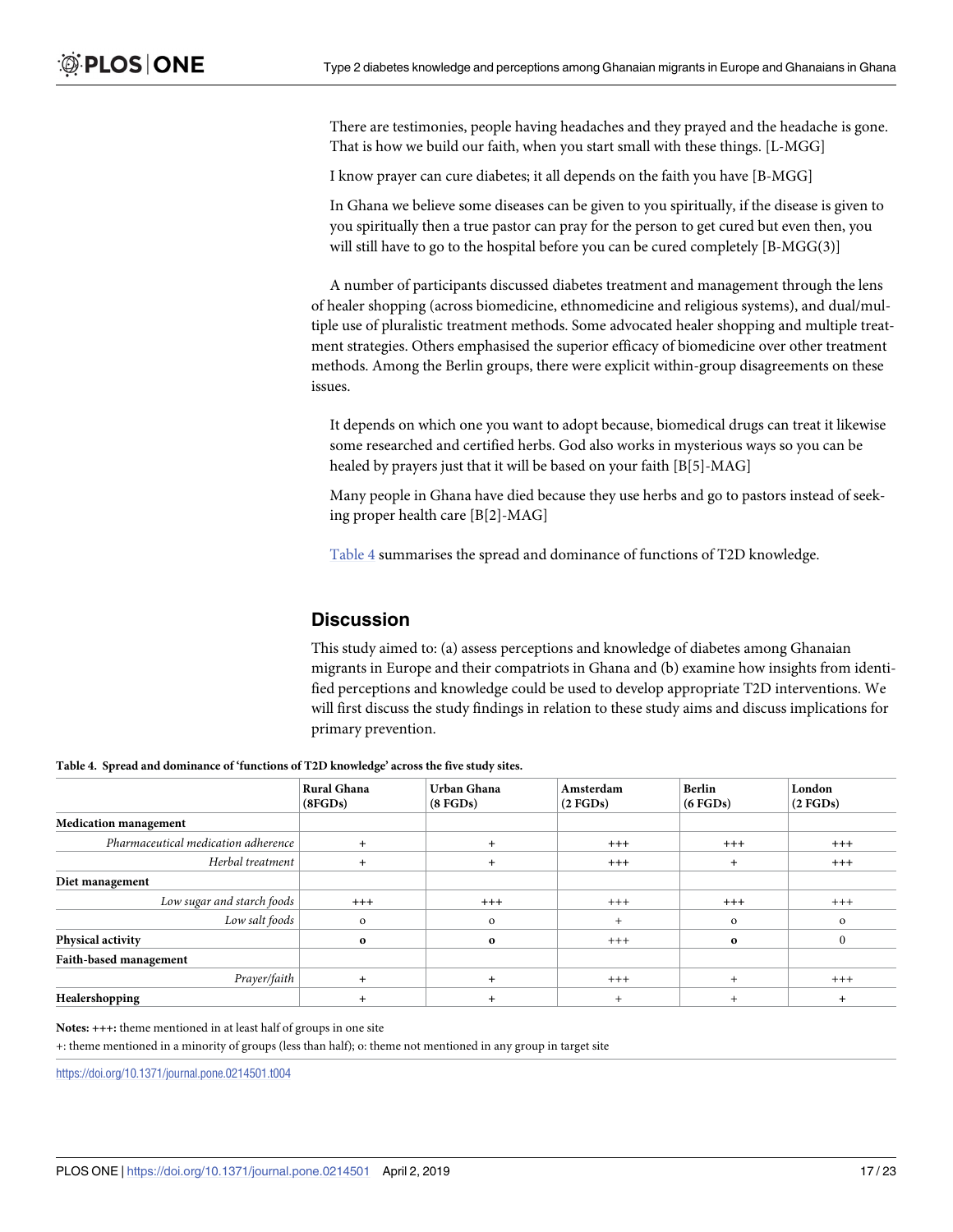## <span id="page-17-0"></span>**Perceptions and knowledge of T2D among Ghanaian migrants in Europe and their compatriots in Ghana**

There was comprehensive awareness of T2D as a chronic condition across all study sites and a consensual association of diabetes with 'sugar' and 'sugary foods'. T2D was also attributed to multiple causes beyond sugar/sugary foods. Four causal theories were identified: supernatural (sorcery, witchcraft, Satan, evil spirits), natural (heredity, overweight/obesity), psychosocial (behavioural and lifestyle factors including poor dietary habits and practices, physical inactivity, alcohol overconsumption, smoking, psychological factors including thinking, psychosocial stress), and structural (contaminated foods, harmful working conditions, family planning methods). These four causal theories have been reported in studies on diabetes in Ghana [\[8](#page-21-0)[,26,29\]](#page-22-0), and in other African countries among people with diabetes and lay healthy individuals  $[5,6,10-12,30]$  $[5,6,10-12,30]$ . Respondents drew interchangeably from the four causal theories in similar ways to reports in existing studies.

However, some important differences emerged in this study. First, participants made stronger and more nuanced associations between psychosocial factors and diabetes compared to narratives in existing African/Ghanaian studies. In previous studies associations are made between individual (or intrapersonal) level psychological factors—in particular thinking too much and worry–and diabetes risk. In this study, participants highlighted intrapersonal (as above), interpersonal, social and structural level psychosocial factors in T2D risk and diabetes management: specifically, stressful family and social relationships, the double-edged nature of community and social support, and poor working conditions. Secondly, in this study and previous studies, T2D knowledge was drawn eclectically from a range of sources spanning family spaces to the mass media. In this study the public sphere sources of diabetes and health knowledge were broader in migrant narratives compared to rural/urban Ghanaian narratives and sources reported in existing Ghanaian/African studies. This difference was clearly associated with the role of social media and the structure of public health education in the European cities, where health information is provided on multiple platforms, from GP offices to messages on buses and trains (see [Table](#page-15-0) 3). This expanded source of health information shaped differences in diabetes perceptions and knowledge between Ghanaian migrants and urban/rural Ghanaians.

A clear pattern emerged on differences in knowledge between study locations, which could be linked to two sets of representations of diabetes. The first set of representations could be referred to as core representations. Core representations were shaped by established cultural and religious knowledge and focused on supernatural causal theories and associated common sense theories rooted in traditional belief systems. These were relatively stable representations tied to Ghanaian heritage culture. They highlighted the salience of cultural and religious identity in the production of knowledge about health and illness among Ghanaians at home and abroad [\(Box](#page-6-0) 3 and [Table](#page-13-0) 2).

The second set of representations can be described as peripheral representations. These were shaped by scientific knowledge and common sense knowledge. The quality of scientific knowledge was shaped by access to comprehensive biomedical information–here migrant groups by their accounts had greater access to stronger health systems and public health education. The quality of common sense knowledge was shaped by access to credible community and media sources, and to some extent people with T2D. Since common sense knowledge was tied to dynamic social contexts, peripheral social representations demonstrated a strong relationship between the quality of T2D information in the social/public context and the quality of social knowledge held by individuals and groups. In the case of migrant groups, peripheral representations were more comprehensive in content and clearly rooted in biomedical, public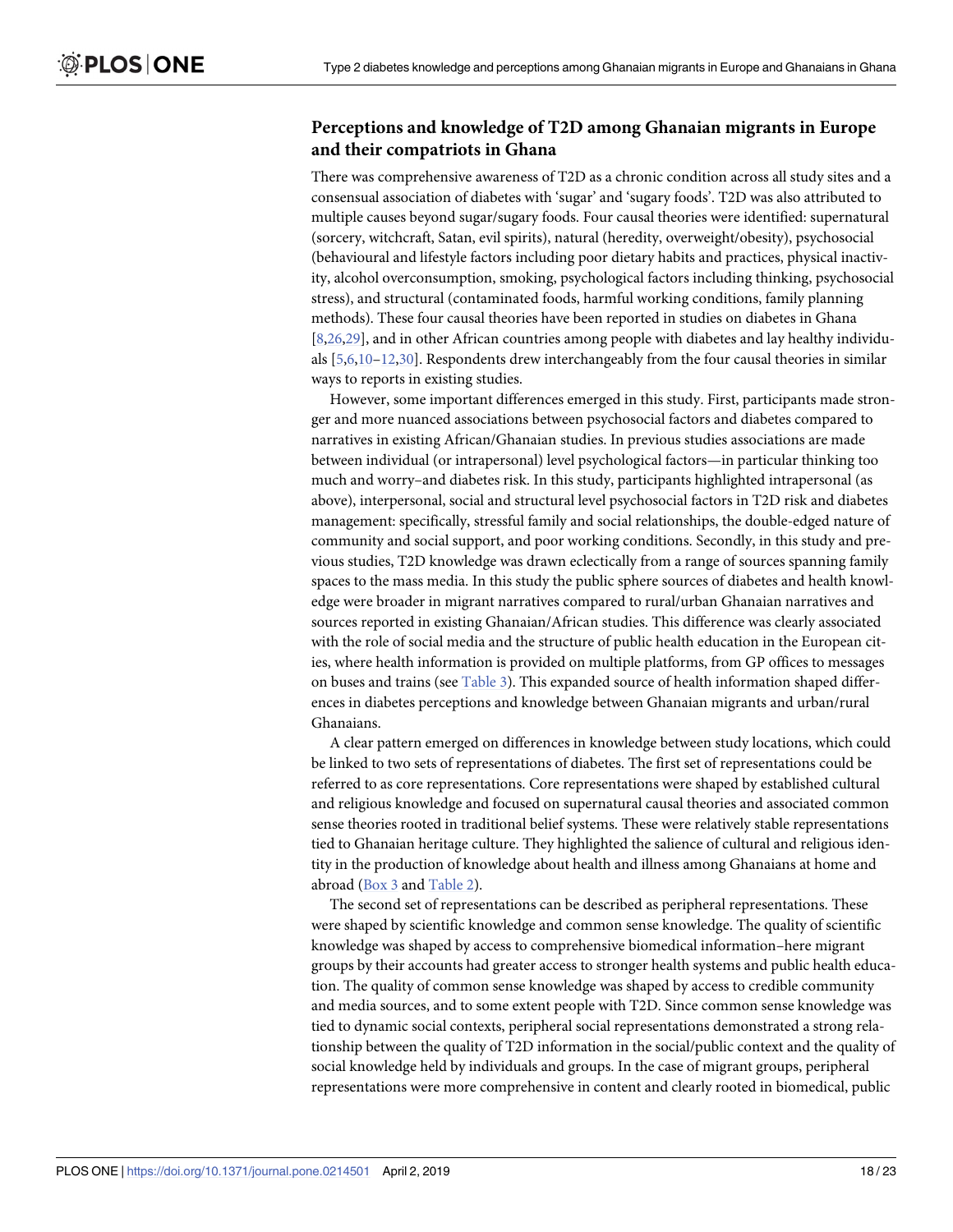

Fig 1. Core and peripheral representations of T2D among Ghanaian migrants in Europe and Ghanaians in Ghana.

<https://doi.org/10.1371/journal.pone.0214501.g001>

health and social messages tied to their receiving cultural context. This suggested that enculturation processes (see  $Box 1$  $Box 1$ ) played an important role in the social representations of T2D among Ghanaian migrants. This was similar to studies on African migrant knowledge on hypertension [\[15,17](#page-22-0)]. Fig 1 presents a visual relationship between core representations and peripheral representations in the narratives of migrant and non-migrant Ghanaians.

# **Perception and knowledge gaps that might predispose Ghanaian migrants to higher risk of T2D and implications for developing appropriate T2D interventions**

Perception and knowledge gaps–and misconceptions–emerged across the five causal theories that can predispose Ghanaian migrant (and non-migrant) communities to a higher risk of diabetes. For some groups, there were gaps in knowledge on aspects of diabetes risk (e.g. smoking, alcohol overconsumption, ageing) and diabetes complications (e.g. eye problems). For other groups established risk factors for T2D and T2D complications were contested (e.g alcohol overconsumption, medical non-adherence, healershopping, dual use). While migrant groups who presented perspectives on diabetes risk and complications had fewer knowledge gaps, not all groups offered their perspectives ([Table](#page-13-0) 2), and some contested established biomedical theories. Limited or poor knowledge about the full range of diabetes risks and complications can have an impact of lifestyle choices and practices and inappropriate management strategies.

A major misconception about diabetes was its attribution to supernatural causes. The supernatural theme was a culturally derived causal theory that had no rational convergence with biomedical theories. The core ideas embedded in these theories have been reported in the African literature on chronic illness beliefs and are reported to shape heath and illness behaviour in complex ways. Previous diabetes studies in Ghana and other African countries suggest that the expression of a supernatural causal theory of diabetes does not necessarily lead individuals to seek supernatural interventions from traditional religious shrines or Christian and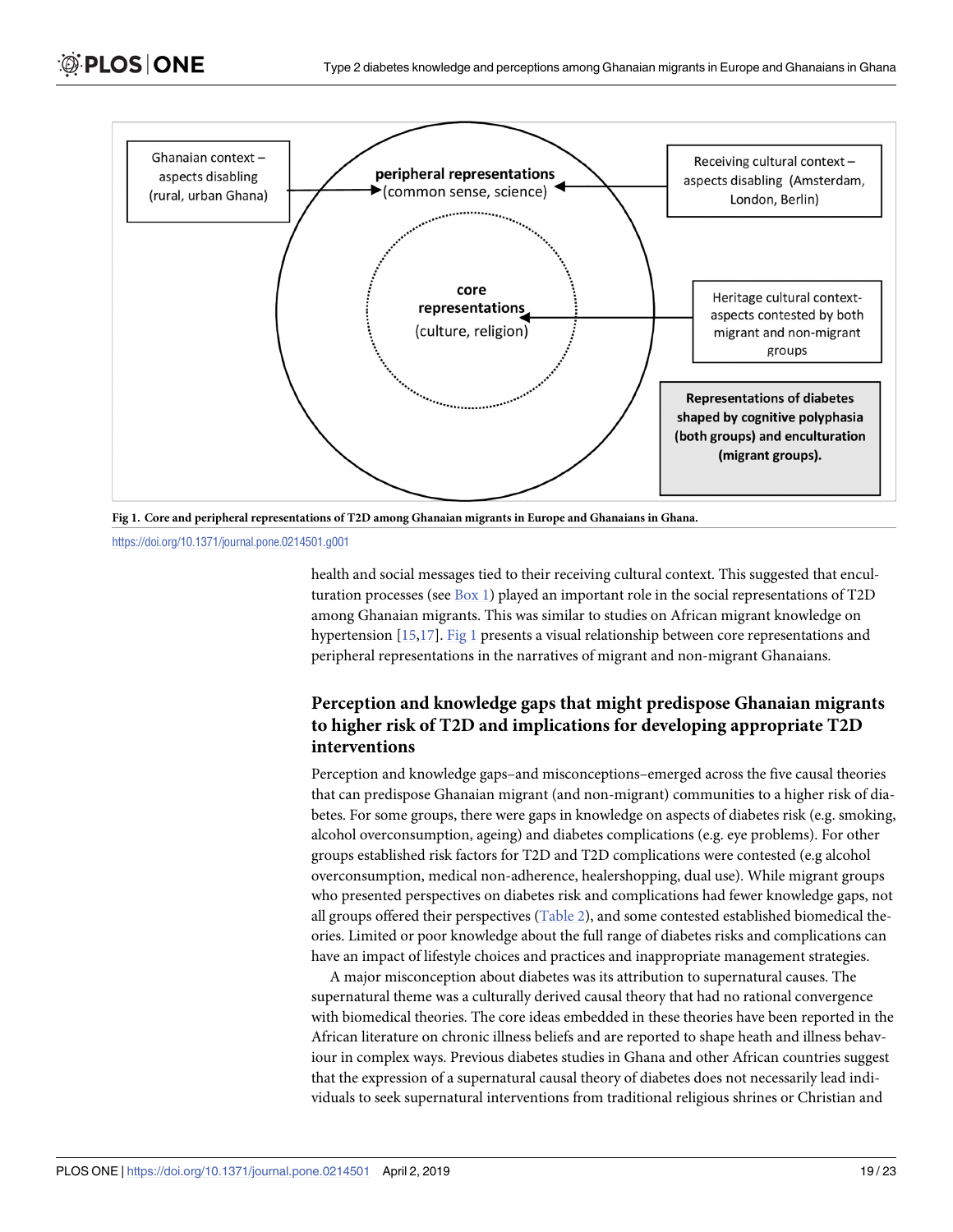<span id="page-19-0"></span>Islamic faith healers [[7,](#page-21-0)[31](#page-22-0)]. The relationship between belief and practice is complex, because supernatural beliefs often co-exist with other causal theories which have stronger empirical salience (eg poor eating habits) and well-tested treatments (e.g biomedicine). However, for people living with diabetes, supernatural causal theories can influence healthcare practices negatively particularly when individuals lack access to quality biomedical care (diagnoses, affordable treatment, means to measure blood glucose levels). Similar results emerged in this study. First, belief in supernatural causes did not lead to advocacy of traditional religious interventions (e.g shrine priests); but to Christian faith-based healing and prayer. Second, there was evidence of ideological struggles with supernatural causal theories within both migrant and non-migrant groups, as well as the functions of these theories. Migrant groups engaged in more critical debates about the legitimacy of these theories, but T2D knowledge in both groups was cognitive polyphasic and migrant groups were influenced by enculturation processes in their representations of diabetes. These ideological struggles suggested a weakening of established core representations and the possibility for developing education interventions that demystify and deconstruct strongly held cultural beliefs and practices.

Finally, there were two important themes emerging in group narratives that required consideration in diabetes interventions.

The structural theme included 'contaminated foods' and poor working conditions. The association between contaminated foods and diabetes and other NCDs has been reported in the literature on lay NCD beliefs among native Canadians [[32](#page-22-0)], Latino communities [[33](#page-22-0)] and among Ghanaians, Nigerians and African migrants in the UK [\[17,34\]](#page-22-0). This association is not salient in the expert medical literature, but appears in the literature on the nexus between agriculture, food security and public health nutrition [[35](#page-22-0)]. This suggests the need for a synthesis of ideas across these expert fields. Both migrant and non-migrant groups associated T2D with psychosocial stressors in family and social life. Migrant groups also associated psychosocial stressors with poor working conditions. Studies suggest that migrant groups are more likely to end up in 3D working conditions: dirty, dangerous and demeaning [\[1\]](#page-21-0). The salience of multilevel psychological attributions across the study sites and dominance in the migrant communities (both for diabetes risk and diabetes complications) suggest that diabetes interventions for this community should prioritise psychosocial stressors across family, social and working domains.

## **Conclusions**

This study had a major limitation: we did not get the planned number of participants in London and Amsterdam due chiefly to structural challenges. Aspects of the challenges we experienced have been reported in the literature on accessing minority ethnic participants in social and public health research [\[36\]](#page-22-0). We did not achieve meaning saturation with migrant groups and reported insights should therefore be generalised with caution.

However, the challenges experienced during participant recruitment for FGDs shaped creative responses–such as targeting 'strong groups' of friends or church members—that present methodological insights for future studies with similar migrant communities. The challenges also emphasised the importance of using mixed qualitative methods in maximising access to, and engagement with, research participants.

More broadly, by employing a theory-driven, multi-site, multi-experiential qualitative approach, the study has identified patterns of T2D perceptions and knowledge across Ghanaian and European locations and age groups that can inform appropriate interventions. This study supports insights from previous studies and adds new insights to the literature. First, our research participants like other African and African migrant communities draw on eclectic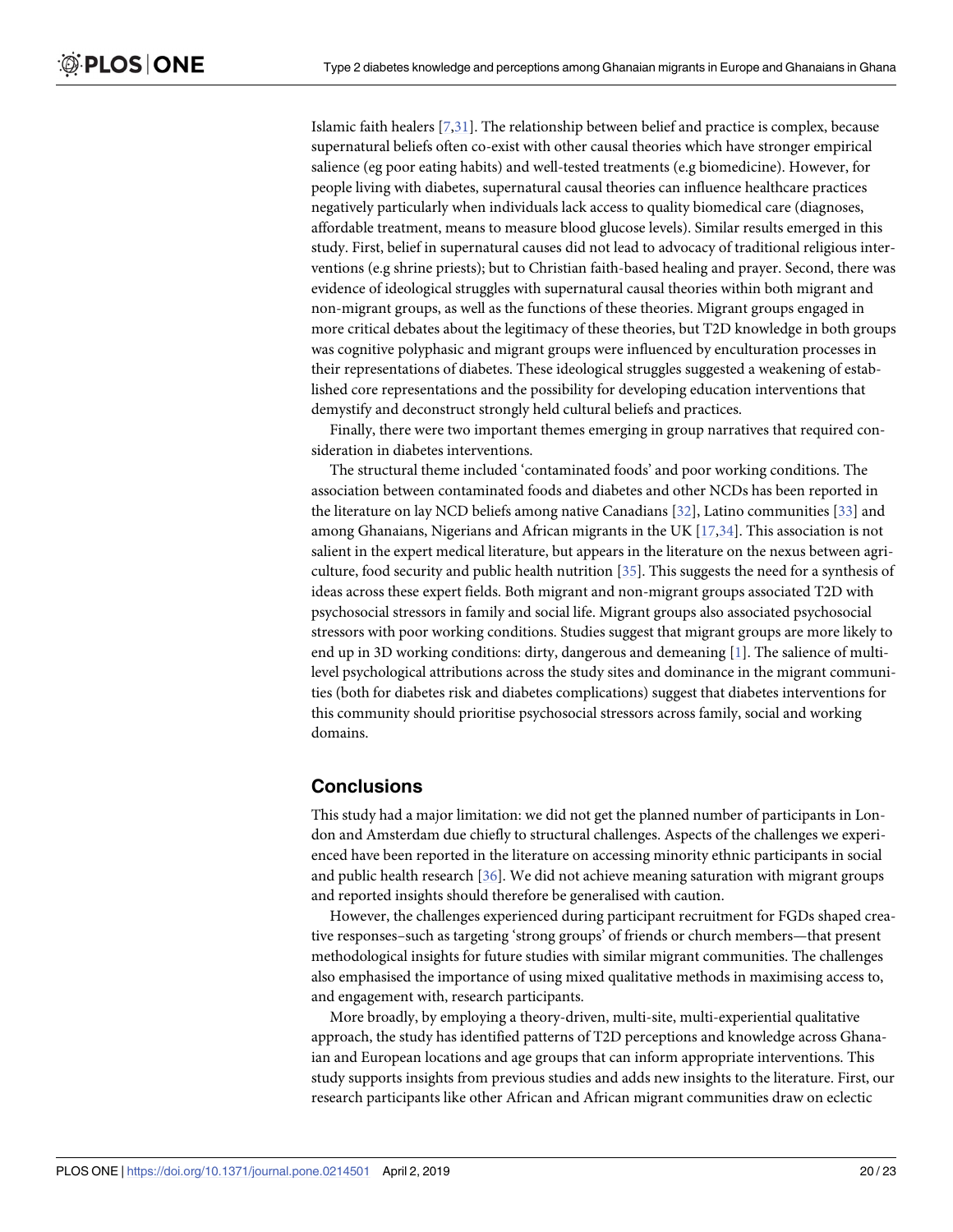<span id="page-20-0"></span>theories and sources of information in making sense of T2D. Secondly, while there is general awareness of the public health importance of T2D, complications arising from T2D, and strategies for reducing risk and complications, knowledge is not comprehensive and some misperceptions and misunderstandings exist. In terms of new insights, the study shows that psychosocial theories are multi-level and nuanced and core cultural theories are challenged by some community members. We also focus on an understudied community–migrant Ghanaians in Europe–and present a systematic examination of how their knowledge of T2D is shaped by enculturation processes. This supports the development of interventions that blend existing public health strategies targeting majority European populations with specific culturally congruent adjustments for minority ethnic groups.

Education and lifestyle interventions must emphasise the themes that are already known to lay communities: these include poor diets, alcohol overconsumption, smoking, physical inactivity, overweight/obesity and psychosocial stress. Education strategies must also demystify supernatural causal theories of diabetes, without delegitimizing productive aspects of religious responses to illness. For example, prayer provides important, and empirically proven, spiritual and psychosocial benefits to religious individuals [[37](#page-22-0)]. Public health education is more likely to be successful if accessible and culturally congruent social channels are used for dissemination. In both rural and urban Ghana and the European cities, our empirical data suggests that collaboration between formal healthcare systems and faith-based organizations can create credible and potentially cost-effective sources of disseminating T2D information, screening and providing advice and support for T2D care. Messaging through T2D advocacy groups is also likely to have a positive impact as people with T2D are a credible source of information for lay individuals. In the European cities, health websites and social media health platforms can serve as important channels for diabetes education, particularly among younger Ghanaians.

## **Supporting information**

**S1 [File.](http://www.plosone.org/article/fetchSingleRepresentation.action?uri=info:doi/10.1371/journal.pone.0214501.s001) RODAM qualitative study–diabetes FGD guide– 03Feb2019.** (DOCX)

## **Author Contributions**

- **Conceptualization:** Ama de-Graft Aikins, Francis Dodoo, Ellis Owusu-Dabo, Juliet Addo, Mary Nicolaou, Erik Beune, Frank P. Mockenhaupt, Ina Danquah, Silver Bahendeka, Kirstin Klipstein-Grobusch, Liam Smeeth, Karien Stronks, Charles Agyemang.
- **Data curation:** Ama de-Graft Aikins, Raphael Baffour Awuah, Ellis Owusu-Dabo, Juliet Addo, Ernest Afrifa-Anane, Charles Agyemang.
- **Formal analysis:** Ama de-Graft Aikins, Raphael Baffour Awuah, Ernest Afrifa-Anane.
- **Funding acquisition:** Ama de-Graft Aikins, Frank P. Mockenhaupt, Silver Bahendeka, Karien Stronks, Charles Agyemang.
- **Investigation:** Ama de-Graft Aikins.
- **Methodology:** Ama de-Graft Aikins, Raphael Baffour Awuah, Ellis Owusu-Dabo, Juliet Addo, Mary Nicolaou, Erik Beune, Frank P. Mockenhaupt, Ina Danquah, Silver Bahendeka, Ernest Afrifa-Anane, Liam Smeeth, Karien Stronks, Charles Agyemang.
- **Project administration:** Ama de-Graft Aikins, Francis Dodoo, Raphael Baffour Awuah, Ellis Owusu-Dabo, Ernest Afrifa-Anane, Liam Smeeth, Charles Agyemang.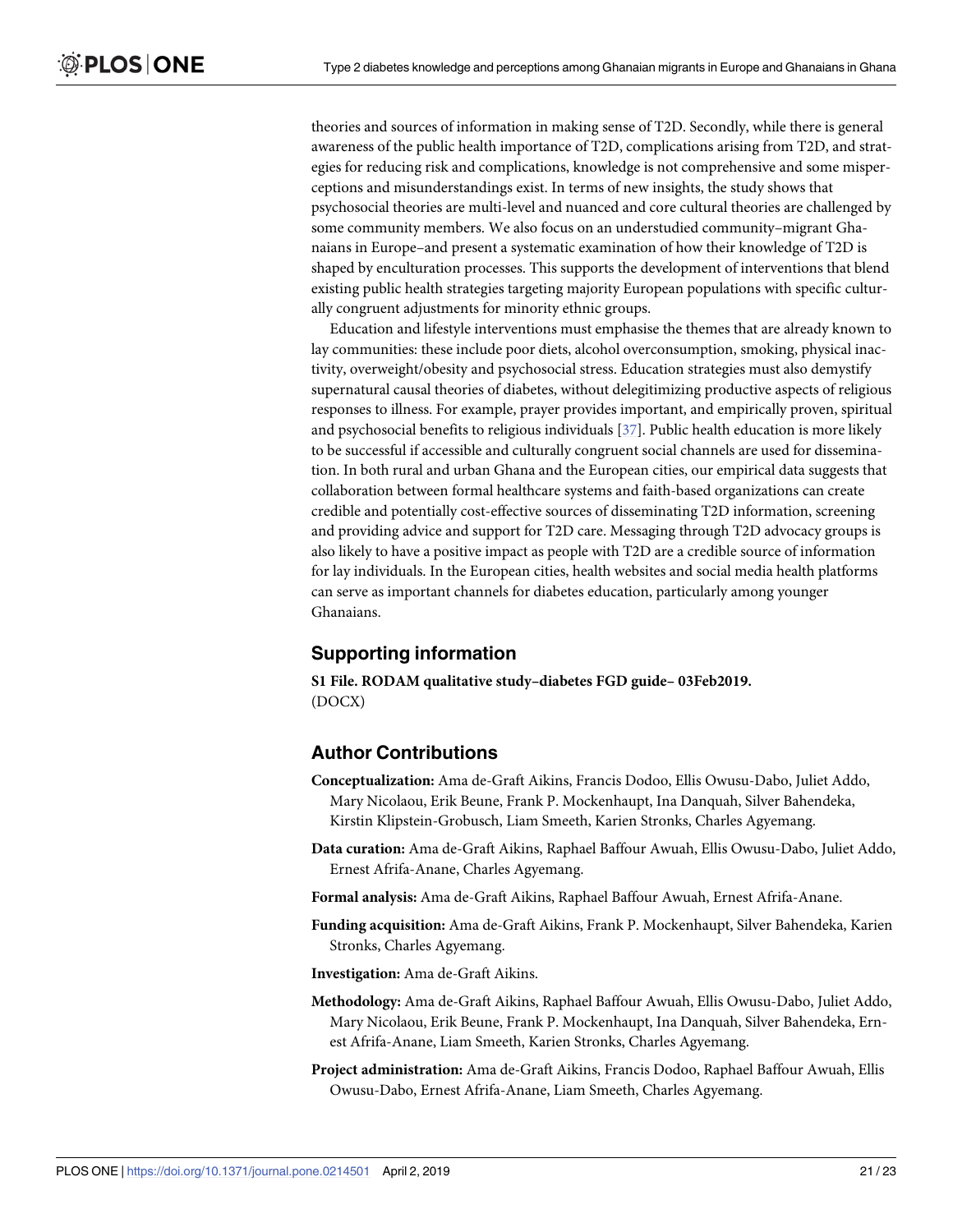<span id="page-21-0"></span>**Resources:** Ama de-Graft Aikins.

- **Supervision:** Ama de-Graft Aikins, Francis Dodoo, Ellis Owusu-Dabo, Juliet Addo, Charles Agyemang.
- **Validation:** Ama de-Graft Aikins, Raphael Baffour Awuah, Juliet Addo, Mary Nicolaou, Erik Beune, Ina Danquah, Karlijn Meeks, Kirstin Klipstein-Grobusch, Ernest Afrifa-Anane, Karien Stronks.
- **Writing – original draft:** Ama de-Graft Aikins.
- **Writing – review & editing:** Ama de-Graft Aikins, Francis Dodoo, Raphael Baffour Awuah, Ellis Owusu-Dabo, Juliet Addo, Mary Nicolaou, Erik Beune, Frank P. Mockenhaupt, Ina Danquah, Silver Bahendeka, Karlijn Meeks, Kirstin Klipstein-Grobusch, Ernest Afrifa-Anane, Liam Smeeth, Karien Stronks, Charles Agyemang.

## **References**

- **[1](#page-1-0).** Agyemang C, Beune E, Meeks K, Addo J, de-Graft Aikins A, Bahendeka S, et al. Innovative ways of studying the effect of migration on obesity and diabetes beyond the common designs: lessons from the RODAM study. Ann N Y Acad Sci. 2017; 1391(1): 54–70. <https://doi.org/10.1111/nyas.13204> PMID: [27706830](http://www.ncbi.nlm.nih.gov/pubmed/27706830)
- **[2](#page-1-0).** International Diabetes Federation (IDF). Diabetes Atlas 7th Edition. 2015. Available from [https://www.](https://www.idf.org/e-library/epidemiology-research/diabetes-atlas/13-diabetes-atlas-seventh-edition.html) [idf.org/e-library/epidemiology-research/diabetes-atlas/13-diabetes-atlas-seventh-edition.html.](https://www.idf.org/e-library/epidemiology-research/diabetes-atlas/13-diabetes-atlas-seventh-edition.html)
- **[3](#page-1-0).** World Health Organization (WHO). Global status report on noncommunicable diseases (2014). 2014. Available from <http://www.who.int/nmh/publications/ncd-status-report-2014/en/>
- **[4](#page-1-0).** Agyemang C, Beune E, Meeks K, Owusu-Dabo E, Agyei-Baffour P, de-Graft Aikins A, et al. Rationale and cross-sectional study design of the Research on Obesity and Type 2 Diabetes among African Migrants: the RODAM study. BMJ Open. 2014; 4(3): e004877. [https://doi.org/10.1136/bmjopen-2014-](https://doi.org/10.1136/bmjopen-2014-004877) [004877](https://doi.org/10.1136/bmjopen-2014-004877) PMID: [24657884](http://www.ncbi.nlm.nih.gov/pubmed/24657884)
- **[5](#page-1-0).** Agyemang C., Nicolaou M., Boateng L., Dijkshoorn H., van de Born B-J., Stronks K. Prevalence, awareness, treatment and control of hypertension among Ghanaian populations in Amsterdam, the Netherlands: the GHAIA study. Eur J Prev Cardiol. 2013, 20(6):938–46 [https://doi.org/10.1177/](https://doi.org/10.1177/2047487312451540) [2047487312451540](https://doi.org/10.1177/2047487312451540) PMID: [22679251](http://www.ncbi.nlm.nih.gov/pubmed/22679251)
- **[6](#page-1-0).** Awah PK, Unwin N, Phillimore P. Cure or control: complying with biomedical regime of diabetes in Cameroon. BMC Health Serv Res. 2008; 8(1):43.
- **[7](#page-4-0).** Hjelm K, Nambozi G. Beliefs about health and illness: a comparison between Ugandan men and women living with diabetes mellitus. Int Nurs Rev. 2008; 55(4): 434–41. [https://doi.org/10.1111/j.1466-](https://doi.org/10.1111/j.1466-7657.2008.00665.x) [7657.2008.00665.x](https://doi.org/10.1111/j.1466-7657.2008.00665.x) PMID: [19146555](http://www.ncbi.nlm.nih.gov/pubmed/19146555)
- **[8](#page-2-0).** de-Graft Aikins A. Healer shopping in Africa: new evidence from rural-urban qualitative study of Ghanaian diabetes experiences. BMJ. 2005; 331(7519): 737. <https://doi.org/10.1136/bmj.331.7519.737> PMID: [16195290](http://www.ncbi.nlm.nih.gov/pubmed/16195290)
- **9.** de-Graft Aikins A, Awuah RB, Pera TA, Mendez M, Ogedegbe G. Explanatory models of diabetes in urban poor communities in Accra, Ghana. Ethn Health. 2014; 20(4): 391–408. [https://doi.org/10.1080/](https://doi.org/10.1080/13557858.2014.921896) [13557858.2014.921896](https://doi.org/10.1080/13557858.2014.921896) PMID: [25048822](http://www.ncbi.nlm.nih.gov/pubmed/25048822)
- **[10](#page-2-0).** Kolling M, Winkley K, von Deden M. "For someone who's rich, it's not a problem". Insights from Tanzania on diabetes health-seeking and medical pluralism among Dar es Salaam's urban poor. Global Health. 2010; 6(1): 8.
- **11.** Hjelm K, Mufunda E. Zimbabwean diabetics' beliefs about health and illness: an interview study. BMC Int Health Hum Rights. 2010; 10(1): 7.
- **[12](#page-1-0).** Sabone MB. The illness demands of diabetes on couples in Botswana. J Fam Nurs. 2008; 14(3): 363– 82. <https://doi.org/10.1177/1074840708323047> PMID: [18780889](http://www.ncbi.nlm.nih.gov/pubmed/18780889)
- **[13](#page-2-0).** Agyemang C, Addo J, Bhopal R, de Graft Aikins A, Stronks K. Cardiovascular disease, diabetes and established risk factors among populations of sub-Saharan African descent in Europe: a literature review. Global Health. 2009; 5(1): 7.
- **[14](#page-2-0).** de-Graft Aikins A, Arhinful DK, Pitchforth E, Ogedegbe G, Allotey P, Agyemang C. Establishing and sustaining research partnerships in Africa: a case study of the UK-Africa Academic Partnership on Chronic Disease. Global Health. 2012; 8(1): 29.